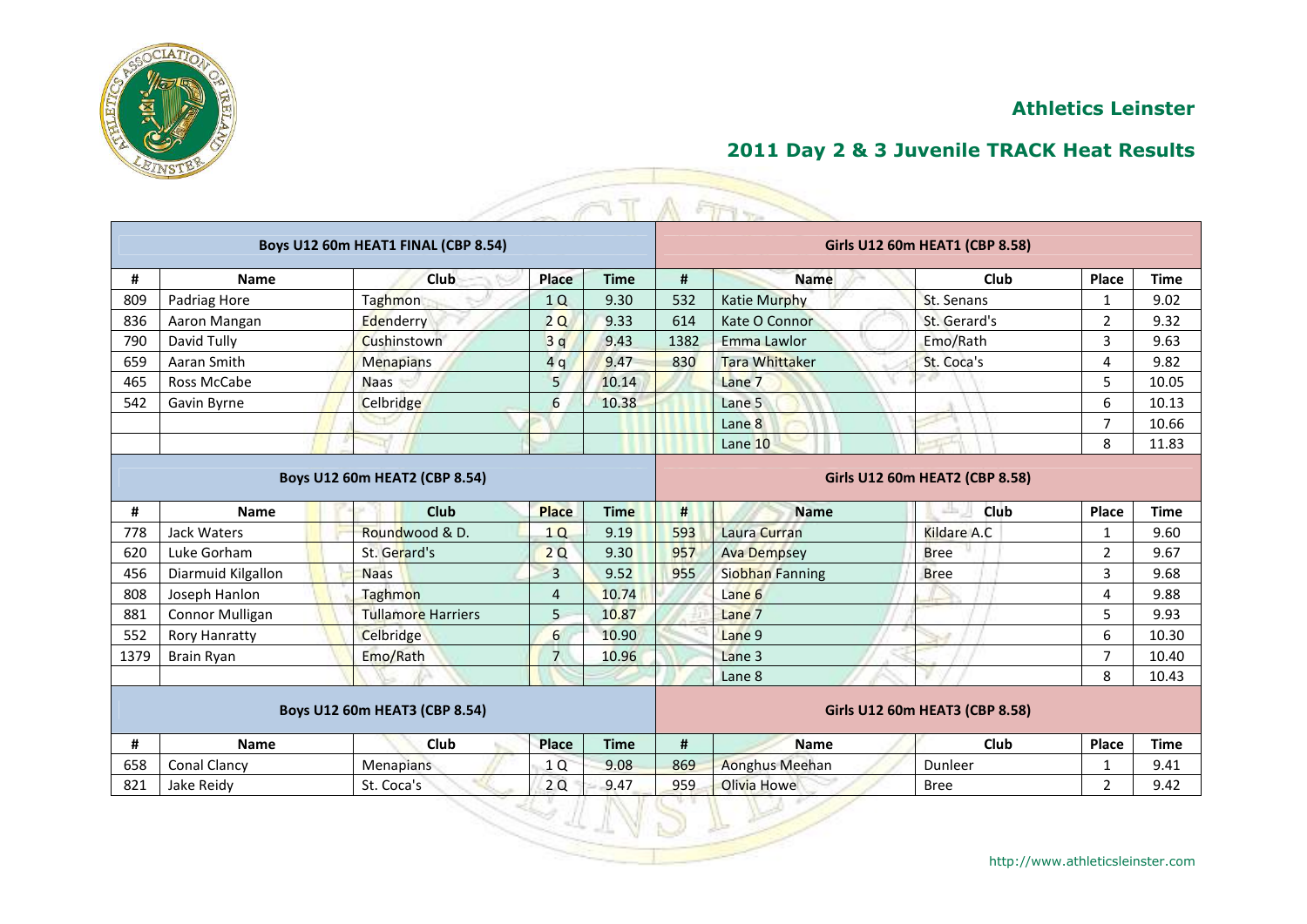

| 788  | <b>Tadhg McCann</b>  | Cushinstown                   | $\overline{3}$          | 9.63        | 322   | Niamh O Connor            | Celbridge                      | $\overline{3}$          | 10.03       |
|------|----------------------|-------------------------------|-------------------------|-------------|-------|---------------------------|--------------------------------|-------------------------|-------------|
| 464  | Padraig Woods        | Naas                          | $\overline{4}$          | 9.70        | 689   | <b>Gia Paige Christie</b> | Roundwood & D.                 | 4                       | 10.21       |
| 1380 | Jack Owens           | Emo/Rath                      | 5                       | 9.80        | 331   | <b>Aoife Muldoon</b>      | Adamstown                      | 5                       | 10.39       |
| 18   | Colm Murpjy          | K.C.H                         | $6\phantom{1}6$         | 10.25       | 1011  | Niamh Redford             | Greystones & D.                | 6                       | 10.62       |
| 1492 | Peter Bone           | <b>Mullingar Harriers</b>     | $\overline{7}$          | 10.54       | 629   | Sarah Daly                | Na Fianna                      | $\overline{7}$          | 10.63       |
|      |                      |                               |                         |             |       |                           | Girls U12 60m HEAT4 (CBP 8.58) |                         |             |
| #    | <b>Name</b>          | Club                          | Place                   | <b>Time</b> | #     | <b>Name</b>               | Club                           | Place                   | <b>Time</b> |
|      |                      |                               |                         |             | 805   | Shauna White              | Cushinstown                    | 1                       | 9.66        |
|      |                      |                               |                         |             | 1013  | Shauna Dillane            | Greystones & D.                | $\overline{2}$          | 9.94        |
|      |                      |                               |                         |             | 336   | Zara Power                | Adamstown                      | $\overline{\mathbf{3}}$ | 10.35       |
|      |                      |                               |                         |             | 578   | <b>Rachel McDonald</b>    | Suncroft                       | 4                       | 10.40       |
|      |                      |                               |                         |             | 13886 | Amy Kavanagh              | Greystones & D.                | 5                       | 10.76       |
|      |                      |                               |                         |             | 960   | <b>Roisin Treacy</b>      | <b>Bree</b>                    | 6                       | 10.96       |
|      |                      |                               |                         |             | 1500  | Amy Kavanagh              | Greystones & D.                | $\overline{7}$          | 11.73       |
|      |                      | Boys U13 60m HEAT1 (CBP 8.34) |                         |             |       |                           | Girls U13 60m HEAT1 (CBP 8.50) |                         |             |
| #    | <b>Name</b>          | Club                          | Place                   | <b>Time</b> | $\#$  | <b>Name</b>               | Club                           | Place                   | <b>Time</b> |
| 662  | David McDonald       | <b>Menapians</b>              | 1Q                      | 8.64        | 1388  | Lauren Gleeson            | K.C.H                          | 1 Q                     | 8.87        |
| 746  | Patrick Leydon       | <b>Mullingar Harriers</b>     | 2Q                      | 9.24        | 853   | <b>Ellie O Toole</b>      | Newbridge                      | $\overline{2}$          | 9.21        |
| 1480 | David Judge          | St. Coca's                    | $\overline{\mathbf{3}}$ | 9.38        | 713   | <b>Nicole Gorry</b>       | <b>Mullingar Harriers</b>      | $\overline{3}$          | 9.22        |
| 1385 | David O'Connor       | St. Joseph's                  | $\overline{4}$          | 9.42        | 515   | Lisa Aspel                | Crookstown M/V                 | 4                       | 9.27        |
| 13   | Eric Mahon           | K.C.H                         | 5                       | 9.81        | 615   | Niamh Hayes               | St. Gerard's                   | 5                       | 9.78        |
| 982  | Padraig Cunningham   | <b>Blackrock</b>              | $6\phantom{a}$          | 9.86        | 1021  | <b>Rachael Browne</b>     | Greystones & D.                | 6                       | 9.85        |
| 381  | Pardiag Reville      | Kilmore Mrs.                  | $\overline{7}$          | 9.87        | 1015  | <b>Susie McPartland</b>   | Greystones & D.                | $\overline{7}$          | 10.02       |
| 548  | <b>Shane Roberts</b> | Celbridge                     | 8                       | 10.85       |       |                           |                                |                         |             |
|      |                      | 冬悠儿!                          |                         |             |       |                           |                                |                         |             |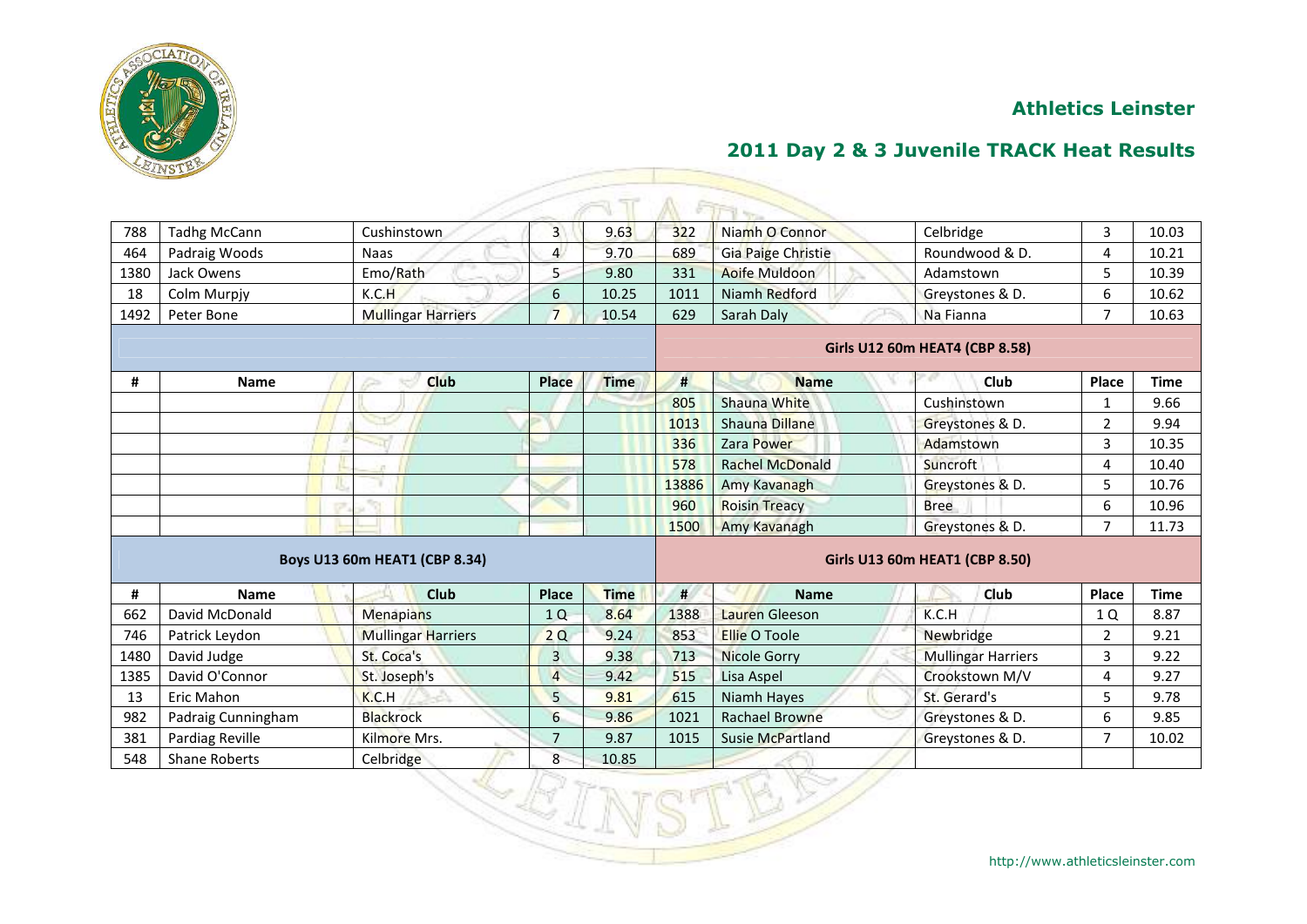



|      |                         | Boys U13 60m HEAT2 (CBP 8.34) |                |             |      |                             | Girls U13 60m HEAT2 (CBP 8.50) |                |             |
|------|-------------------------|-------------------------------|----------------|-------------|------|-----------------------------|--------------------------------|----------------|-------------|
| #    | <b>Name</b>             | <b>Club</b>                   | Place          | <b>Time</b> | #    | <b>Name</b>                 | Club                           | Place          | <b>Time</b> |
| 660  | Sam O'Neill             | <b>Menapians</b>              | 1Q             | 8.55        | 616  | <b>Gina Moses</b>           | St. Gerard's                   | 1 Q            | 8.31        |
| 841  | Luke Morris             | <b>Newbridge</b>              | 2Q             | 8.57        | 78   | <b>Molly Scott</b>          | St. L. O'Toole                 | 2q             | 8.35        |
| 997  | Jack Hetringhton        | <b>Dunshaughlin</b>           | 3q             | 8.69        | 803  | <b>Shannon Sheehy</b>       | Cushinstown                    | 3 <sub>q</sub> | 8.87        |
| 1391 | John Nolan              | K.C.H                         | $\overline{4}$ | 9.27        | 714  | Adeola Ojomo-Amaka          | <b>Mullingar Harriers</b>      | 4              | 9.10        |
| 626  | Darragh Gilmartin       | Dunboyne                      | 5              | 9.28        | 491  | <b>Ailbhe Gallagher</b>     | <b>Naas</b>                    | 5              | 9.73        |
| 462  | Michael O'Dea           | <b>Naas</b>                   | 6              | 9.46        | 1016 | Sophie Boylan               | Greystones & D.                | 6              | 9.77        |
| 382  | <b>Christor Reville</b> | Kilmore Mrs.                  | $\overline{7}$ | 10.00       | 1022 | Aoife McDonnell             | Greystones & D.                | $\overline{7}$ | 11.16       |
|      |                         | Boys U13 60m HEAT3 (CBP 8.34) |                |             |      |                             | Girls U13 60m HEAT3 (CBP 8.50) |                |             |
| #    | <b>Name</b>             | Club                          | <b>Place</b>   | <b>Time</b> | #    | <b>Name</b>                 | <b>Club</b>                    | Place          | <b>Time</b> |
| 661  | Luke O'Neill            | Menapians                     | 1Q             | 8.56        | 329  | <b>Shannon Wall</b>         | Adamstown                      | 1 Q            | 9.09        |
| 999  | Rian Kealy              | Dunshaughlin                  | 2Q             | 8.79        | 1017 | Lisa Dallaghan              | Greystones & D.                | $\overline{2}$ | 9.57        |
| 936  | Michael Kinsella        | Enniscorthy                   | 3q             | 8.95        | 492  | <b>Nicole Dunne</b>         | <b>Naas</b>                    | $\overline{3}$ | 10.01       |
| 91   | Conor Brennan           | St. L. O'Toole                | $\overline{4}$ | 8.96        | 1023 | Dymphna Cafferky            | Greystones & D.                | 4              | 10.11       |
| 10   | John Dillion            | K.C.H                         | 5              | 9.04        | 632  | <b>Sinead Murray</b>        | Na Fianna                      | 5              | 10.45       |
| 798  | Naoise McKenna          | Cushinstown                   | 6              | 9.96        | 807  | Amy O Connor                | Cushinstown                    | 6              | 10.46       |
| 772  | Rory Byrne              | Roundwood & D.                | $\overline{7}$ | 10.12       |      |                             |                                |                |             |
| 776  | Conor Smith             | Roundwood & D.                | 8              | 12.09       |      |                             |                                |                |             |
|      |                         |                               |                |             |      |                             | Girls U13 60m HEAT4 (CBP 8.50) |                |             |
| #    | <b>Name</b>             | Club                          | <b>Place</b>   | <b>Time</b> | #    | <b>Name</b>                 | Club                           | Place          | <b>Time</b> |
|      |                         |                               |                |             | 853  | <b>Ellie O Toole</b>        | Newbridge                      | 1 Q            | 9.23        |
|      |                         |                               |                |             | 1014 | <b>Alison Dawson Whelan</b> | Greystones & D.                | $\overline{2}$ | 9.43        |
|      |                         |                               |                |             | 57   | Keeva O Brien               | K.C.H                          | 3              | 9.75        |

Z,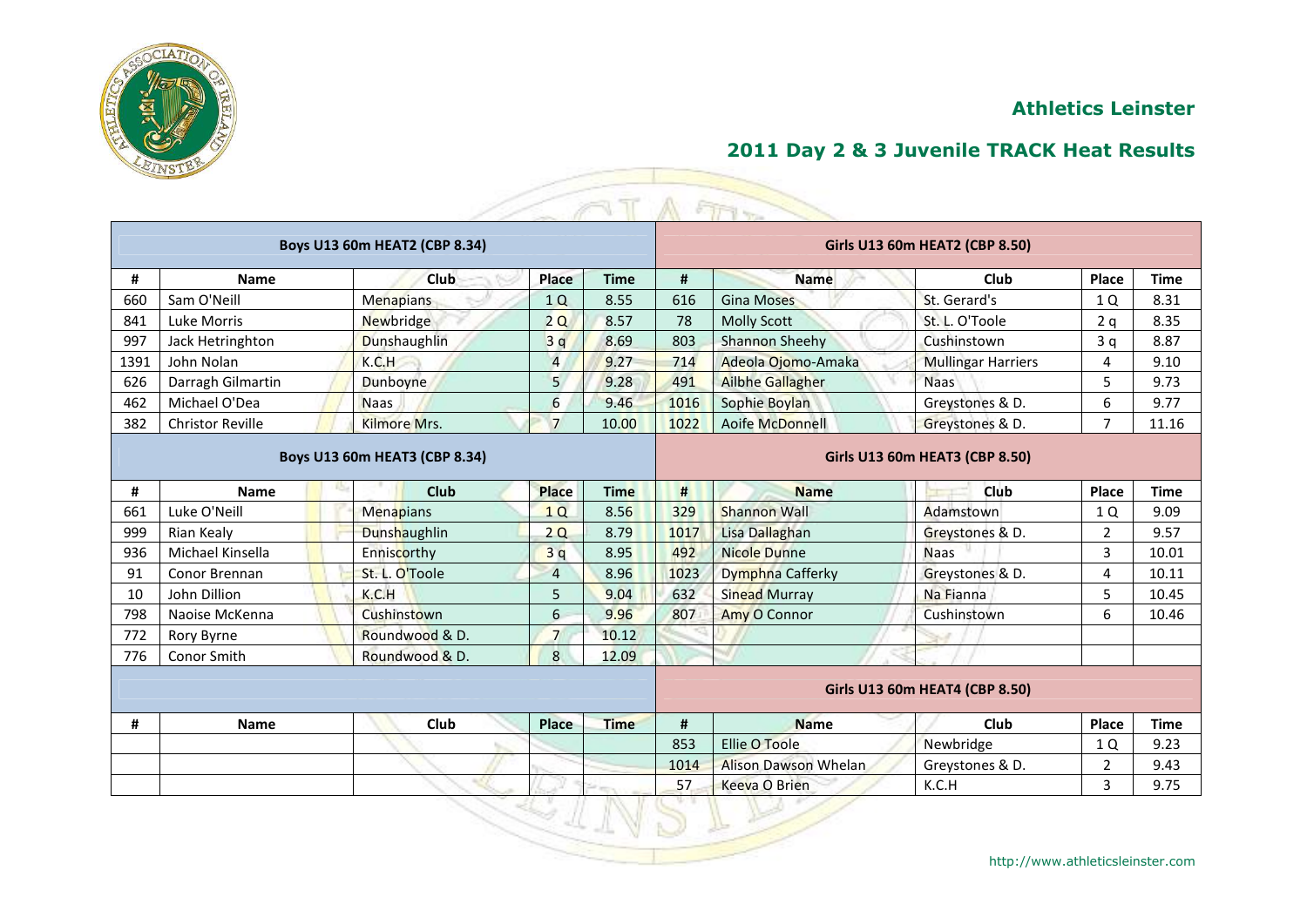

|   |             |                               |              |             | 1020 | <b>Alannah O'Carroll</b> | Greystones & D.                | 4                | 9.76        |
|---|-------------|-------------------------------|--------------|-------------|------|--------------------------|--------------------------------|------------------|-------------|
|   |             |                               |              |             | 712  | Niamh Fogarty            | <b>Mullingar Harriers</b>      | 5                | 10.08       |
|   |             |                               |              |             | 321  | <b>Sarah Hayes</b>       | Celbridge                      | $\boldsymbol{6}$ | 10.76       |
|   |             |                               |              |             | 686  | Larah Gorman             | Roundwood & D.                 | $\overline{7}$   | 11.46       |
|   |             |                               |              |             |      |                          | Girls U13 60m HEAT5 (CBP 8.50) |                  |             |
| # | <b>Name</b> | <b>Club</b>                   | Place        | <b>Time</b> | #    | <b>Name</b>              | Club                           | Place            | <b>Time</b> |
|   |             |                               |              |             | 906  | <b>Emma Darby</b>        | <b>Tullamore Harriers</b>      | 1 Q              | 9.14        |
|   |             |                               |              |             | 54   | <b>Clare Kirwin</b>      | K.C.H                          | $\overline{2}$   | 9.44        |
|   |             |                               |              |             | 1018 | <b>Rebecca Murphy</b>    | Greystones & D.                | $\overline{3}$   | 9.68        |
|   |             |                               |              |             | 1496 | <b>Evie Kiely</b>        | K.C.H                          | 4                | 9.81        |
|   |             |                               |              |             | 633  | Michaela Forde           | Na Fianna                      | 5                | 9.96        |
|   |             |                               |              |             | 685  | <b>Claire Byrne</b>      | Roundwood & D.                 | 6                | 10.56       |
|   |             |                               |              |             | 342  | Fiona O Shea             | St. Joseph's                   | $\overline{7}$   | 10.79       |
|   |             |                               |              |             |      |                          |                                |                  |             |
|   |             |                               |              |             |      |                          | Girls U13 60m HEAT6 (CBP 8.50) |                  |             |
| # | Name        | <b>Club</b>                   | <b>Place</b> | <b>Time</b> | #    | <b>Name</b>              | <b>Club</b>                    | Place            | <b>Time</b> |
|   |             |                               |              |             | 954  | Aoife C Rochford         | <b>Bree</b>                    | 1 Q              | 9.03        |
|   |             |                               |              |             | 1019 | Sinead O'Neill           | Greystones & D.                | $\overline{2}$   | 9.54        |
|   |             |                               |              |             | 352  | Sarah Lawlor             | St. Joseph's                   | $\overline{3}$   | 9.79        |
|   |             |                               |              |             | 55   | <b>Cathy Long</b>        | K.C.H                          | 4                | 9.82        |
|   |             |                               |              |             | 687  | <b>Molly Hayes</b>       | Roundwood & D.                 | 5                | 10.56       |
|   |             |                               |              |             | 1393 | Adam Kelly               | <b>Mullingar Harriers</b>      | 6                | 10.80       |
|   |             |                               |              |             | 634  | <b>Grainne Clare</b>     | Na Fianna                      | $\overline{7}$   | 11.41       |
|   |             | Boys U14 60m HEAT1 (CBP 7.98) |              |             |      |                          | Girls U14 60m HEAT1 (CBP 8.10) |                  |             |
| # | <b>Name</b> | Club                          | Place        | <b>Time</b> | #    | <b>Name</b>              | Club                           | Place            | <b>Time</b> |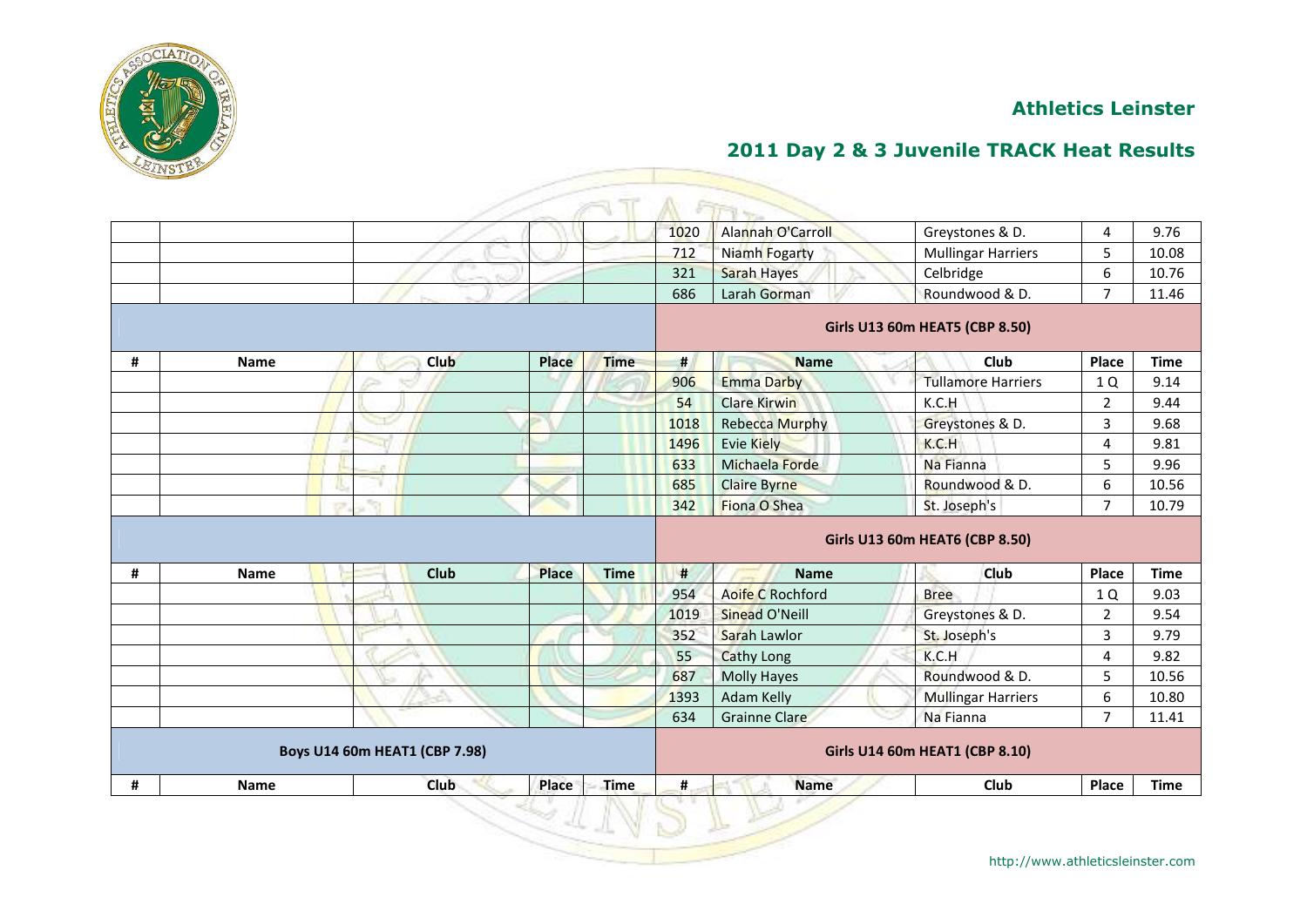

| 1005 | Jamie Fallon          | Greystones & D.               | 1Q              | 8.73        | 524  | <b>Chloe Finley</b>       | Glenmore                              | 1 Q            | 8.85        |
|------|-----------------------|-------------------------------|-----------------|-------------|------|---------------------------|---------------------------------------|----------------|-------------|
| 324  | Liam Stafford         | Adamstown                     | 2Q              | 8.85        | 912  | <b>Ann Marie Molloy</b>   | <b>Tullamore Harriers</b>             | $\overline{2}$ | 9.16        |
| 879  | Conor Butler          | <b>Tullamore Harriers</b>     | 3               | 9.55        | 576  | Jenna Brannock            | Suncroft                              | 3              | 9.89        |
| 748  | <b>Niall Brady</b>    | <b>Mullingar Harriers</b>     | $\overline{4}$  | 9.71        | 1025 | <b>Anna Hayes</b>         | Greystones & D.                       | 4              | 9.92        |
| 621  | <b>Scott Dorian</b>   | St. Gerard's                  | 5               | 10.11       | 562  | Aoife Tynan               | Celbridge                             | 5              | 10.18       |
| 550  | Kevin Parson          | Celbridge                     | $6\overline{6}$ | 11.35       | 635  | Ciara Maguire             | Na Fianna                             | 6              | 10.19       |
|      |                       |                               |                 |             | 486  | <b>Caoimhe Holmes</b>     | <b>Naas</b>                           | $\overline{7}$ | 10.33       |
|      |                       | Boys U14 60m HEAT2 (CBP 7.98) |                 |             |      |                           | <b>Girls U14 60m HEAT2 (CBP 8.10)</b> |                |             |
| #    | <b>Name</b>           | <b>Club</b>                   | <b>Place</b>    | <b>Time</b> | #    | <b>Name</b>               | Club                                  | Place          | <b>Time</b> |
| 1006 | <b>Conor Dempsey</b>  | Greystones & D.               | 1Q              | 8.60        | 864  | <b>Eimear Corri</b>       | <b>North Laois</b>                    | 1 Q            | 8.76        |
| 1488 | <b>Matthew Malone</b> | Greystones & D.               | 2Q              | 9.05        | 50   | Niamh McMullan            | K.C.H                                 | 2q             | 8.96        |
| 756  | <b>Neill Carthy</b>   | <b>Mullingar Harriers</b>     | 3q              | 9.19        | 507  | <b>Katie Quigley</b>      | Crookstown M/V                        | 3              | 9.02        |
| 878  | <b>Mathew Molloy</b>  | <b>Tullamore Harriers</b>     | $\overline{4}$  | 9.81        | 1491 | <b>Andrew Doyle</b>       | Roundwood & D.                        | 4              | 9.06        |
| 551  | Sean Goodbyrne        | <b>Celbridge</b>              | 5               | 10.34       | 1026 | <b>Isabel Kenny</b>       | Greystones & D.                       | 5              | 9.52        |
| 360  | <b>Patrick Finn</b>   | St. Joseph's                  | 6               | 11.15       | 717  | <b>Hilary Harris</b>      | <b>Mullingar Harriers</b>             | 6              | 9.53        |
|      |                       |                               |                 |             | 923  | <b>Ciara Galvin</b>       | <b>Tullamore Harriers</b>             | $\overline{7}$ | 9.63        |
|      |                       | Boys U14 60m HEAT3 (CBP 7.98) |                 |             |      |                           | Girls U14 60m HEAT3 (CBP 8.10)        |                |             |
| #    | <b>Name</b>           | <b>Club</b>                   | <b>Place</b>    | <b>Time</b> | #    | <b>Name</b>               | <b>Club</b>                           | Place          | <b>Time</b> |
| 946  | Ryan Muray            | <b>Bree</b>                   | 1Q              | 8.12        | 802  | <b>Elizabeth Mordland</b> | Cushinstown                           | 1Q             | 8.66        |
| 31   | <b>Jack Manning</b>   | K.C.H                         | 2Q              | 8.68        | 1035 | Ara Freeman               | Greystones & D.                       | 2q             | 8.67        |
| 893  | Darius Adamorius      | <b>Tullamore Harriers</b>     | 3q              | 9.12        | 952  | Chloe Whelan              | <b>Bree</b>                           | 3q             | 8.78        |
|      |                       |                               | $\overline{4}$  | 9.79        | 53   | Anna Robinson             | K.C.H                                 | 4              | 9.41        |
|      |                       |                               |                 |             | 716  | <b>Rachel Glennon</b>     | <b>Mullingar Harriers</b>             | 5              | 9.42        |
|      |                       |                               |                 |             | 506  | <b>Tara Breen</b>         | Crookstown M/V                        | 6              | 9.59        |
|      |                       |                               |                 |             | 1359 | Gemma Mahon               | <b>Tullamore Harriers</b>             | 7              | 9.55        |
|      |                       |                               |                 |             |      |                           |                                       |                |             |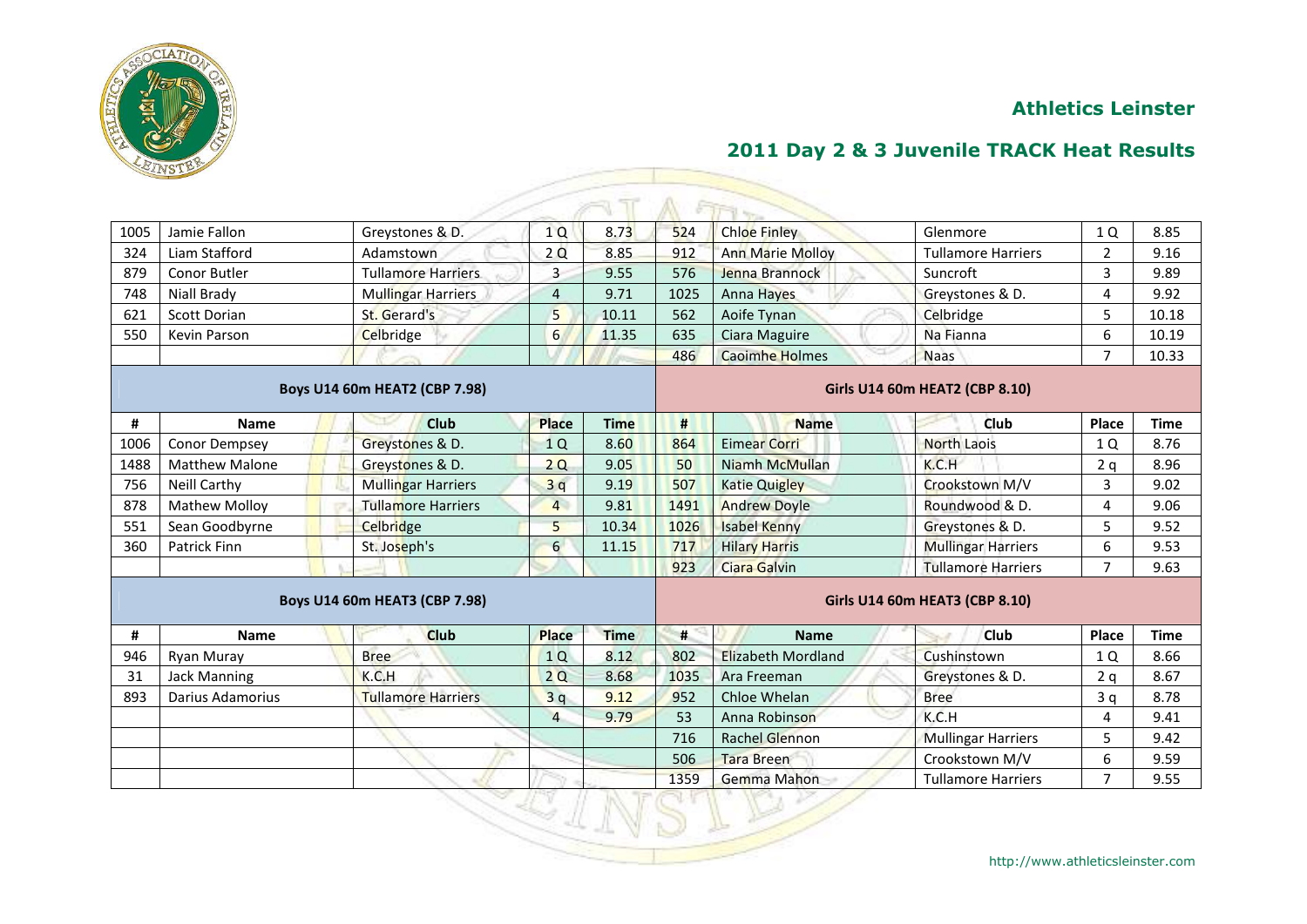



|      |                |                               |                |             |      |                      | Girls U14 60m HEAT4 (CBP 8.10) |                |             |
|------|----------------|-------------------------------|----------------|-------------|------|----------------------|--------------------------------|----------------|-------------|
| #    | <b>Name</b>    | <b>Club</b>                   | Place          | <b>Time</b> | #    | <b>Name</b>          | Club                           | Place          | <b>Time</b> |
|      |                |                               |                |             | 86   | <b>Ava Murphy</b>    | St. L. O'Toole                 | 1Q             | 8.60        |
|      |                |                               |                |             | 988  | <b>Amaris Barel</b>  | Parnell                        | $\overline{2}$ | 8.74        |
|      |                |                               |                |             | 1359 | Gemma Mahon          | <b>Tullamore Harriers</b>      | 3              | 8.76        |
|      |                |                               |                |             | 1036 | <b>Rosa Kirwan</b>   | Greystones & D.                | 4              | 9.32        |
|      |                |                               |                |             | 86   | <b>Ava Murphy</b>    | St. L. O'Toole                 | 5              | 9.33        |
|      |                |                               |                |             | 831  | <b>Niamh Disney</b>  | St. Coca's                     | 6              | 9.35        |
|      |                | مح                            |                |             | 718  | Lucy Langley         | <b>Mullingar Harriers</b>      | $\overline{7}$ | 10.84       |
|      |                |                               |                |             |      |                      | Girls U14 60m HEAT5 (CBP 8.10) |                |             |
| #    | <b>Name</b>    | 15<br>Club                    | <b>Place</b>   | <b>Time</b> | #    | <b>Name</b>          | <b>Club</b>                    | Place          | <b>Time</b> |
|      |                |                               |                |             | 354  | <b>Clara Kennedy</b> | St. Joseph's                   | 1 Q            | 9.05        |
|      |                |                               |                |             | 832  | <b>Lucy Benndorf</b> | St. Coca's                     | $\overline{2}$ | 9.46        |
|      |                |                               |                |             | 720  | Emma-Jude Lyons      | <b>Mullingar Harriers</b>      | 3              | 9.61        |
|      |                |                               |                |             |      | <b>Cora Power</b>    | St. Joseph's                   | $\overline{4}$ | 9.67        |
|      |                |                               |                |             | 485  | Aoife McLysaght      | <b>Naas</b>                    | 5              | 9.83        |
|      |                |                               |                |             | 1024 | Sadbh Redford        | Greystones & D.                | 6              | 10.37       |
|      |                | Boys U15 60m HEAT1 (CBP 7.63) |                |             |      |                      | Girls U15 60m HEAT1 (CBP 8.11) |                |             |
| #    | <b>Name</b>    | ∿<br><b>Club</b>              | <b>Place</b>   | <b>Time</b> | #    | <b>Name</b>          | Club                           | Place          | <b>Time</b> |
| 543  | Lorcan Everard | Celbridge                     | 1Q             | 8.32        | 43   | Eimer McMullan       | K.C.H                          | 1Q             | 8.55        |
| 1486 | Darragh Clarke | Star of the Sea               | 2Q             | 8.49        | 675  | Katie Young          | Menapians                      | 2Q             | 8.82        |
| 937  | Mark O'Connor  | Enniscorthy                   | $\overline{3}$ | 8.82        | 1481 | Maeve O'Reilly       | <b>Mullingar Harriers</b>      | 3              | 9.15        |
| 29   | Patrick Maher  | K.C.H                         | 4              | 8.91        | 638  | Ciara Heneghan       | Na Fianna                      | 4              | 9.24        |
| 5    | Craig Byrne    | K.C.H                         | 5 <sup>1</sup> | 8.92        |      |                      |                                |                |             |

Z,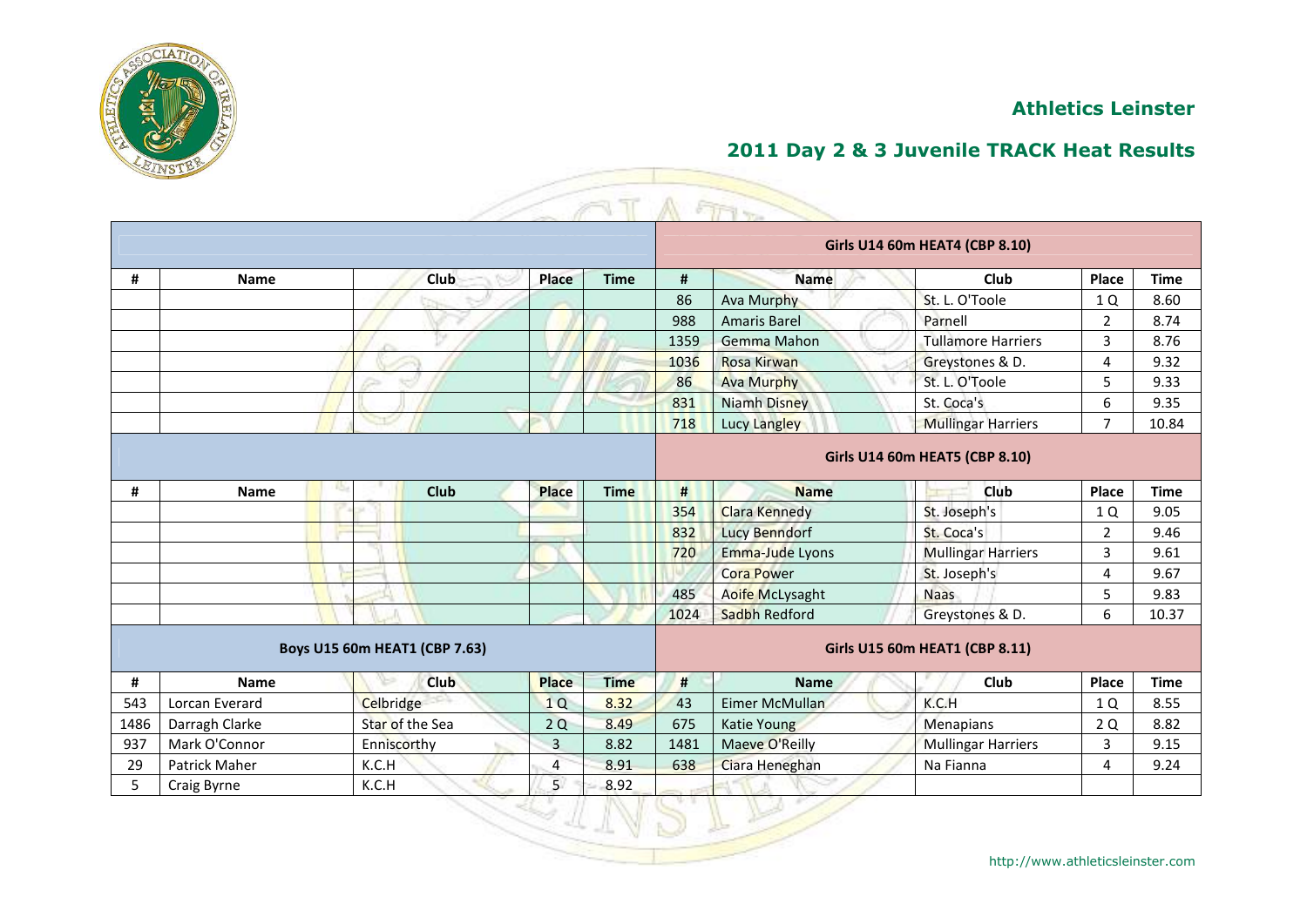

|      |                     |                               |                         |             |      | 行业的                      |                                       |       |             |
|------|---------------------|-------------------------------|-------------------------|-------------|------|--------------------------|---------------------------------------|-------|-------------|
| 361  | Alan Saunders       | St. Joseph's                  | $6 \overline{6}$        | 9.95        |      |                          |                                       |       |             |
|      |                     | Boys U15 60m HEAT2 (CBP 7.63) |                         |             |      |                          | Girls U15 60m HEAT2 (CBP 8.11)        |       |             |
| #    | <b>Name</b>         | <b>Club</b>                   | Place                   | <b>Time</b> | #    | <b>Name</b>              | Club                                  | Place | <b>Time</b> |
| 362  | Paul Manning        | St. Joseph's                  | $\mathbf{1}$            | 8.32        | 45   | Eimear O Donoghue        | K.C.H                                 | 1Q    | 8.44        |
| 996  | Aaron Kealy         | Dunshaughlin                  | $\overline{2}$          | 8.49        | 850  | <b>Caoimhe Murphy</b>    | Newbridge                             | 2 Q   | 9.18        |
| 753  | Mervyn Harris       | <b>Mullingar Harriers</b>     | $\overline{\mathbf{3}}$ | 8.82        | 914  | <b>Noelle Cocoman</b>    | Tullamore Harriers                    | 3     | 9.22        |
| 26   | Callan Byrne        | K.C.H                         | $\overline{4}$          | 8.91        | 1037 | <b>Aoife Phelan</b>      | Greystones & D.                       | 4     | 9.30        |
| 794  | Conor Flanagan      | Cushinstown                   | 5                       | 8.92        |      |                          |                                       |       |             |
| 1374 | Kaan McKenna        | St. Gerard's                  | $6\phantom{.}6$         | 9.95        |      |                          |                                       |       |             |
| 547  | Jack Kyle           | Celbridge                     | $\overline{7}$          |             |      |                          |                                       |       |             |
|      |                     | Boys U15 60m HEAT3 (CBP 7.63) |                         |             |      |                          | Girls U15 60m HEAT3 (CBP 8.11)        |       |             |
| #    | <b>Name</b>         | Club                          | <b>Place</b>            | <b>Time</b> | #    | <b>Name</b>              | 出口<br>Club                            | Place | <b>Time</b> |
| 27   | Aaron Barron        | K.C.H                         | $\mathbf{1}$            | 8.13        | 307  | <b>Grace Lawler</b>      | St. L. O'Toole                        | 1 Q   | 8.18        |
| 795  | Luke McCabe         | Cushinstown                   | $\overline{a}$          | 8.48        | 993  | Niamh Hethringhton       | Dunshaughlin                          | 2Q    | 8.28        |
| 1007 | Lorcan Lalor        | Greystones & D.               | 3                       | 8.49        | 674  | <b>Annie Stafford</b>    | <b>Menapians</b>                      | 3q    | 8.38        |
| 755  | Eoin Sheridan       | <b>Mullingar Harriers</b>     | $\overline{4}$          | 8.65        | 1059 | Jane Shovlin             | St. Killian's                         | 4 g   | 8.85        |
| 397  | Luke O Brien        | <b>Boyne</b>                  | 5                       | 8.79        |      |                          |                                       |       |             |
| 894  | <b>Barry Mooney</b> | <b>Tullamore Harriers</b>     | $6 \overline{}$         | 8.80        |      |                          |                                       |       |             |
| 622  | Seamus Woods        | St. Gerard's                  | $\overline{7}$          | 9.14        |      |                          |                                       |       |             |
|      |                     |                               |                         |             |      |                          | <b>Girls U16 60m HEAT1 (CBP 8.02)</b> |       |             |
|      |                     |                               |                         |             | 727  | <b>Victoria Harris</b>   | <b>Mullingar Harriers</b>             | 1 Q   | 8.37        |
|      |                     |                               |                         |             | 564  | <b>Christine Campion</b> | Celbridge                             | 2 Q   | 8.46        |
|      |                     |                               |                         |             | 40   | <b>Margaret Caldbeck</b> | K.C.H                                 | 3q    | 8.50        |
|      |                     |                               |                         |             | 950  | <b>Catriona Carroll</b>  | <b>Bree</b>                           | 4     | 8.75        |
|      |                     |                               |                         |             |      |                          |                                       |       |             |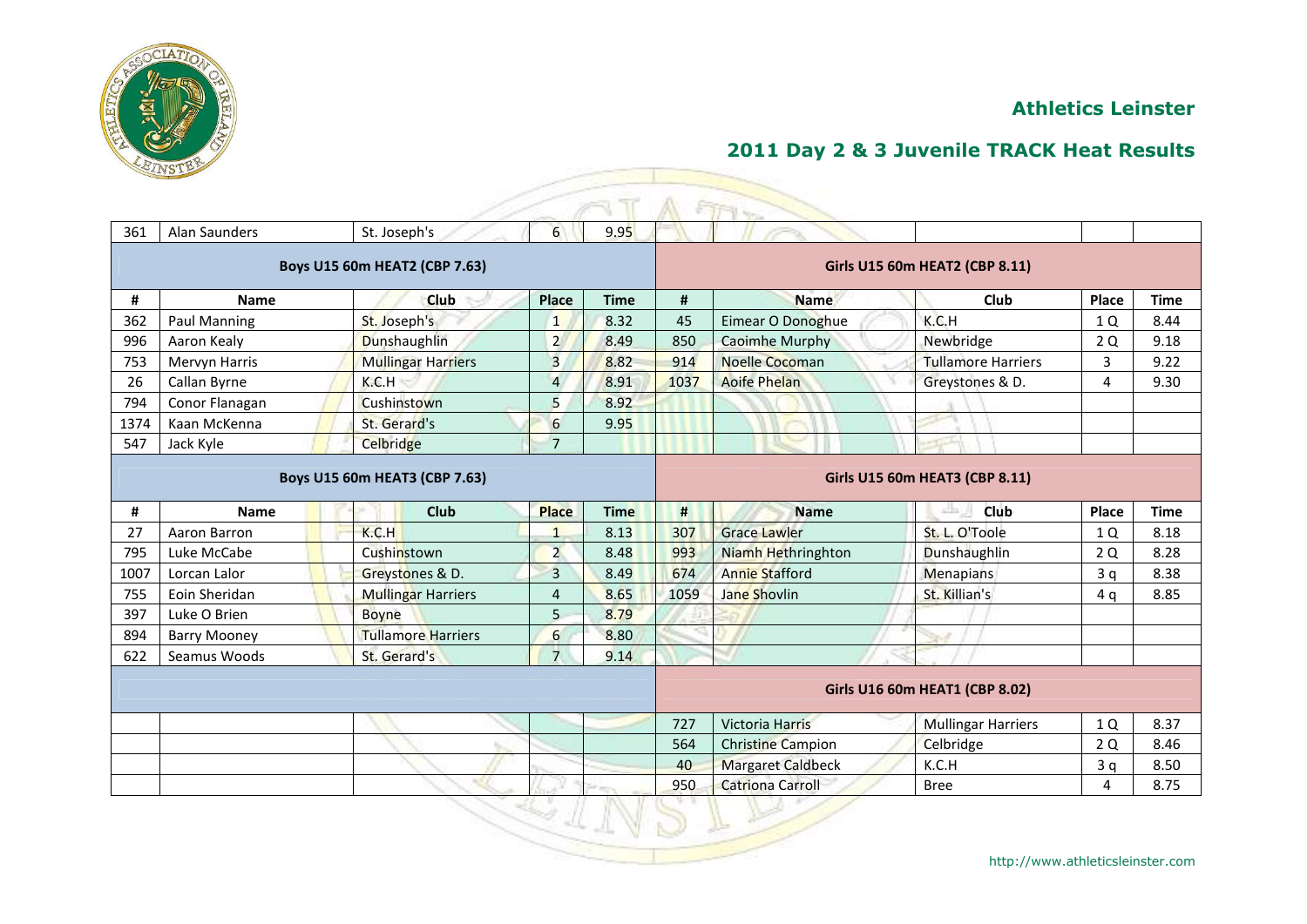

## **2011 Day 2 & 3 Juvenile TRACK Heat Results**

|      |                        |                               |                |             |                | ET <sub>2</sub>         |                                |       |             |
|------|------------------------|-------------------------------|----------------|-------------|----------------|-------------------------|--------------------------------|-------|-------------|
|      |                        |                               |                |             | 373            | <b>Aisling Farrell</b>  | Tinryland                      | 5     | 9.08        |
|      |                        |                               |                |             | 391            | <b>Cliona Quirke</b>    | <b>Brow Rangers</b>            | 6     | 9.12        |
|      |                        |                               |                |             |                |                         | Girls U16 60m HEAT2 (CBP 8.02) |       |             |
|      |                        |                               |                |             | $\overline{2}$ | Michael Lanigan         | K.C.H                          | 1 Q   | 8.24        |
|      |                        |                               |                |             | 849            | Katie Berney            | Newbridge                      | 2Q    | 8.30        |
|      |                        |                               |                |             | 541            | <b>Shannen Dawkins</b>  | Horeswood                      | 3q    | 8.44        |
|      |                        |                               |                |             | 71             | <b>Sarah Kate Lacey</b> | K.C.H                          | 4q    | 8.58        |
|      |                        |                               |                |             | 958            | Niamh C Rochford        | <b>Bree</b>                    | 5q    | 8.60        |
|      |                        |                               |                |             | 477            | <b>Emer McCabe</b>      | <b>Naas</b>                    | 6     | 8.82        |
|      |                        | Boys U18 60m HEAT1 (CBP 7.24) |                |             |                |                         |                                |       |             |
| #    | 15<br>Name             | Club                          | <b>Place</b>   | <b>Time</b> | #              | <b>Name</b>             | <b>Club</b>                    | Place | <b>Time</b> |
| 741  | <b>Tommy Gallagher</b> | Mullingar Harriers            | 1Q             | 7.57        |                |                         | نظفا                           |       |             |
| 765  | Darragh McNamara       | <b>Tullamore Harriers</b>     | 2Q             | 7.69        |                |                         |                                |       |             |
| 529  | Conor Wilson           | Menapians                     | 3q             | 7.72        |                |                         |                                |       |             |
| 891  | Sean Donegan           | <b>Tullamore Harriers</b>     | 4q             | 7.73        |                |                         |                                |       |             |
| 656  | Christopher Higgins    | Na Fianna                     | 5q             | 7.92        |                |                         |                                |       |             |
|      |                        |                               |                |             |                |                         |                                |       |             |
|      |                        | Boys U18 60m HEAT2 (CBP 7.24) |                |             |                |                         |                                |       |             |
| #    | <b>Name</b>            | <b>Club</b>                   | <b>Place</b>   | <b>Time</b> | #              | <b>Name</b>             | Club                           | Place | <b>Time</b> |
| 671  | <b>Tony Stafford</b>   | <b>Menapians</b>              | 1Q             | 7.33        |                |                         |                                |       |             |
| 784  | Conor Doran            | Cushinstown                   | 2Q             | 7.54        |                |                         |                                |       |             |
| 900  | Eoin Delaney           | <b>Tullamore Harriers</b>     | 3q             | 7.85        |                |                         |                                |       |             |
| 367  | David Manning          | St. Joseph's                  | $\overline{4}$ | 7.99        |                |                         |                                |       |             |
| 1482 | Stephen O'Sullivan     | Enniscorthy                   | 5 <sup>1</sup> | 8.94        |                |                         |                                |       |             |
|      |                        |                               |                |             |                |                         |                                |       |             |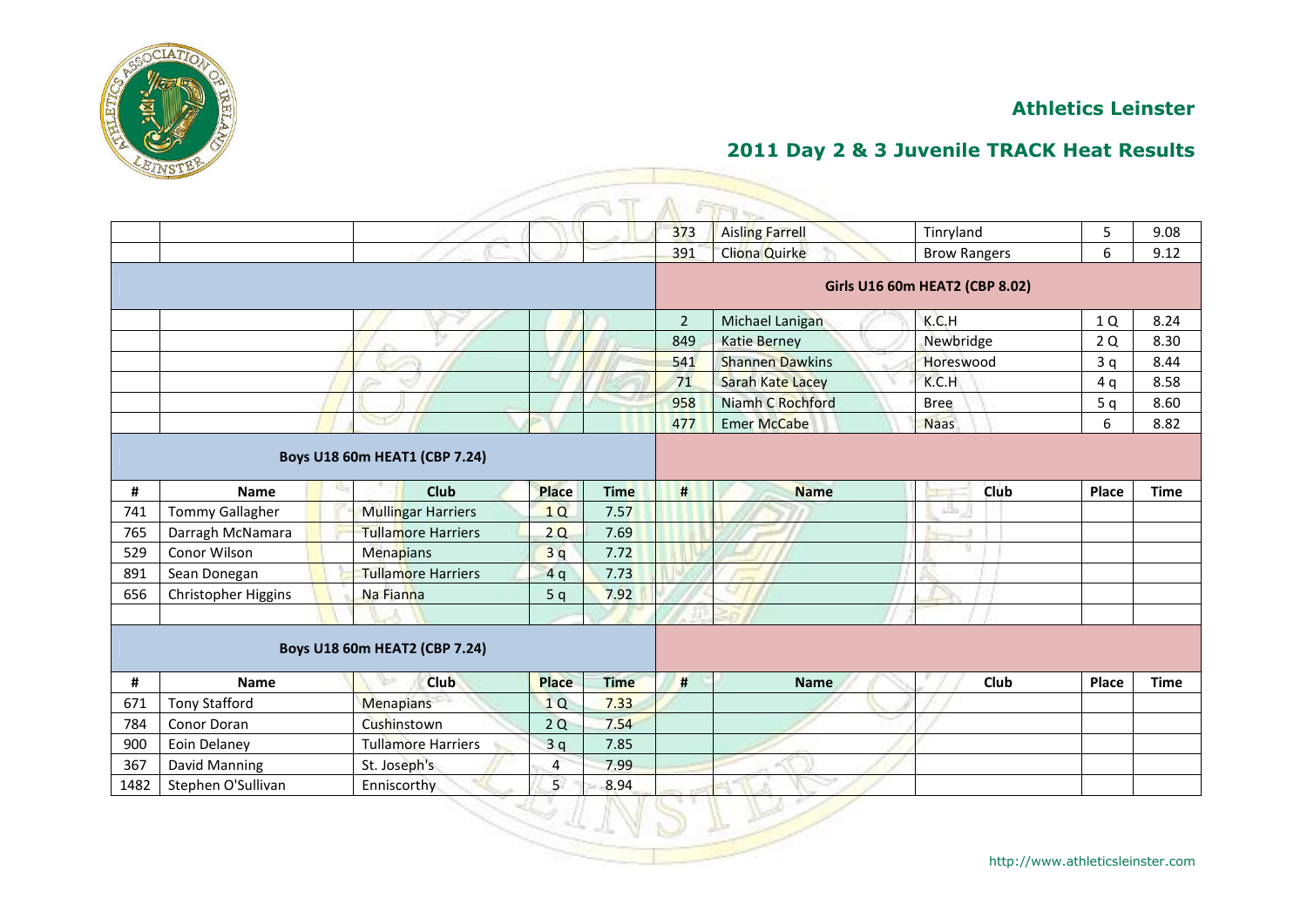



|      |                         |                                       |                |             |      | A FIFT                    |                                        |       |             |
|------|-------------------------|---------------------------------------|----------------|-------------|------|---------------------------|----------------------------------------|-------|-------------|
|      |                         | Boys U12 60mH HEAT1 (CBP 10.30)       |                |             |      |                           | Girls U12 60mH HEAT1 (CBP 9.90)        |       |             |
| #    | <b>Name</b>             | <b>Club</b>                           | Place          | <b>Time</b> | #    | <b>Name</b>               | Club                                   | Place | <b>Time</b> |
| 658  | Conal Clancy            | <b>Menapians</b>                      | 1Q             | 11.35       | 693  | <b>Ruth Kennedy</b>       | Gowran                                 | 1 Q   | 11.75       |
| 1349 | Eoin Keenan             | Emo/Rath                              | 2Q             | 12.12       | 64   | Rebecca Keane             | K.C.H                                  | 2Q    | 12.48       |
| 947  | <b>Brandon Sinnott</b>  | <b>Bree</b>                           | 3q             | 12.72       | 63   | Orla Casey                | K.C.H                                  | 3 Q   | 12.54       |
| 779  | Eli Graham              | Roundwood & D.                        | 4q             | 13.54       | 689  | <b>Gia Paige Christie</b> | Roundwood & D.                         | 4 Q   | 13.49       |
| 777  | Dan Lawlor              | Roundwood & D.                        | 5              | 14.02       | 629  | <b>Sarah Daly</b>         | Na Fianna                              | D.N.F | 13.59       |
|      |                         |                                       |                |             | 1351 | Chloe Langford            | Emo/Rath                               | D.N.F | 13.76       |
|      |                         | Boys U12 60mH HEAT2 (CBP 10.30)       |                |             |      |                           | <b>Girls U12 60mH HEAT2 (CBP 9.90)</b> |       |             |
| #    | <b>Name</b>             | Club                                  | <b>Place</b>   | <b>Time</b> | #    | <b>Name</b>               | <b>Club</b>                            | Place | <b>Time</b> |
| 778  | Jack Waters             | Roundwood & D.                        | 1Q             | 12.29       | 630  | <b>Deirdre Murray</b>     | Na Fianna                              | 1 Q   | 12.13       |
| 17   | <b>Adam Fitzpatrick</b> | K.C.H                                 | 2Q             | 12.43       | 1353 | <b>Gillian Keenan</b>     | Emo/Rath                               | 2 Q   | 12.15       |
| 788  | <b>Tadhg McCann</b>     | Cushinstown                           | 3q             | 12.50       | 1350 | Emma Lawlor               | Emo/Rath                               | 3 Q   | 12.40       |
| 1004 | Louis Lalor             | Greystones & D.                       | 4q             | 13.05       | 1360 | <b>Martina Balcer</b>     | K.C.H                                  | 4 Q   | 12.59       |
|      |                         |                                       |                |             | 330  | <b>Triona Mooney</b>      | Adamstown                              | 5     | 13.69       |
|      |                         | <b>Boys U13 60mH HEAT1 (CBP 9.80)</b> |                |             |      |                           | <b>Girls U13 60mH HEAT1 (CBP 9.80)</b> |       |             |
| #    | <b>Name</b>             | <b>Club</b>                           | <b>Place</b>   | <b>Time</b> | #    | <b>Name</b>               | <b>Club</b>                            | Place | <b>Time</b> |
| 1361 | Conor Brennan           | <b>S.L.O.T</b>                        | $\mathbf{1}$   | 10.48       | 954  | Aoife C Rochford          | <b>Bree</b>                            | 1 Q   | 11.19       |
| 672  | <b>Marco Fleck</b>      | <b>Menapians</b>                      | $\overline{2}$ | 11.82       | 78   | <b>Molly Scott</b>        | St. L. O'Toole                         | 2 Q   | 11.69       |
| 772  | Rory Byrne              | Roundwood & D.                        | $\overline{3}$ | 12.01       | 56   | <b>Aisling Morrissey</b>  | K.C.H                                  | 3     | 12.77       |
| 379  | Sam Boxwell             | Kilmore Mrs.                          | $\overline{4}$ | 12.17       | 1496 | Evie Kiely                | K.C.H                                  | 4     | 12.90       |
| 775  | Matthew Byrne           | Roundwood & D.                        | 5              | 13.52       | 86   | Ava Murphy                | St. L. O'Toole                         | 5     | 13.25       |
| 557  | Eoin Hill               | Celbridge                             | 6              | 13.76       | 687  | <b>Molly Hayes</b>        | Roundwood & D.                         | 6     | 14.24       |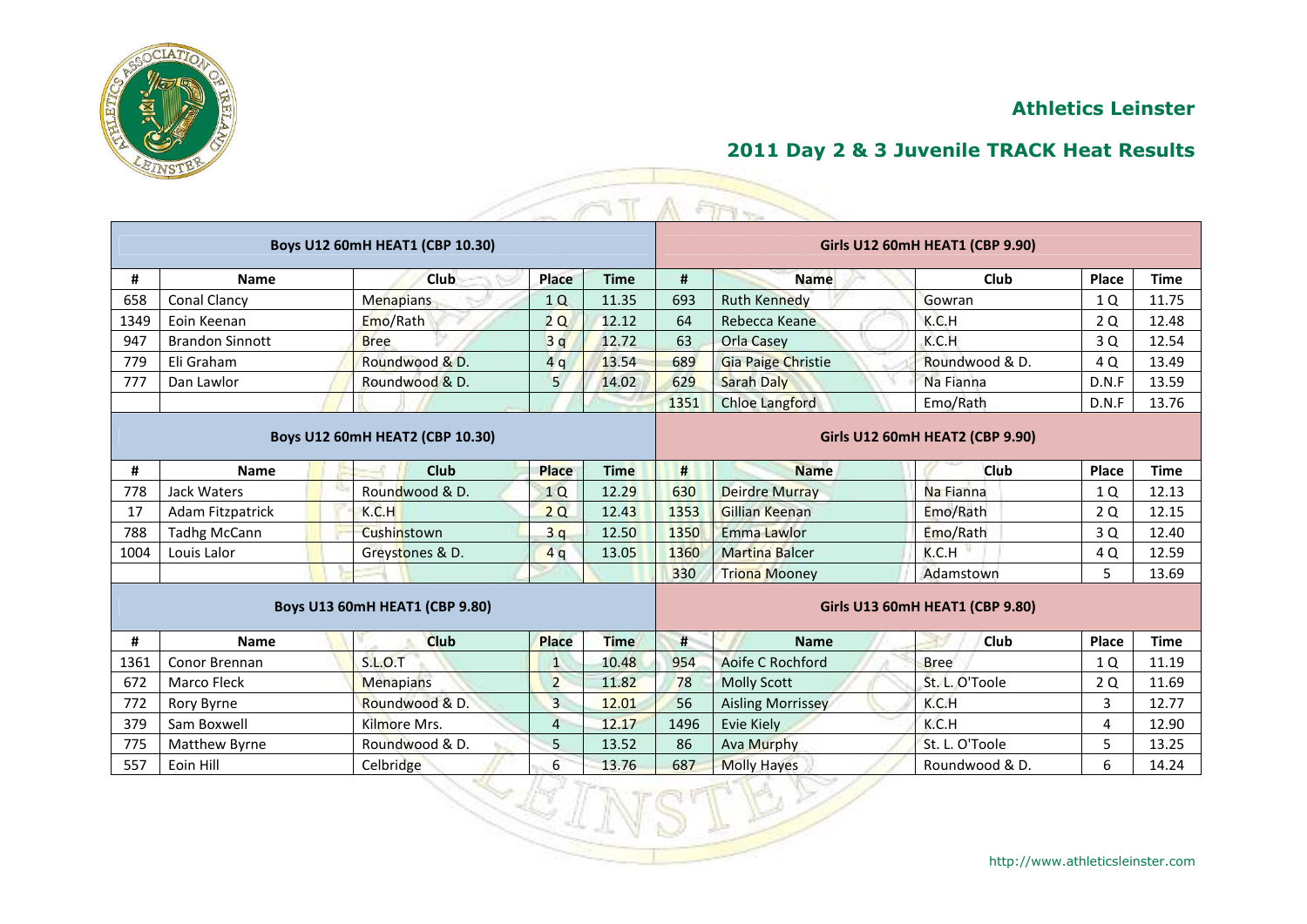



|      |                   |                                       |                |             |      | A FIFT                 |                                        |       |             |
|------|-------------------|---------------------------------------|----------------|-------------|------|------------------------|----------------------------------------|-------|-------------|
|      |                   | <b>Boys U13 60mH HEAT2 (CBP 9.80)</b> |                |             |      |                        | <b>Girls U13 60mH HEAT2 (CBP 9.80)</b> |       |             |
| #    | <b>Name</b>       | Club                                  | Place          | <b>Time</b> | #    | <b>Name</b>            | Club                                   | Place | <b>Time</b> |
| 660  | Sam O'Neill       | <b>Menapians</b>                      | $\mathbf{1}$   | 9.87        | 694  | <b>Grace O Donnell</b> | Gowran                                 | 1 Q   | 10.94       |
| 662  | David McDonald    | <b>Menapians</b>                      | $\overline{2}$ | 10.02       | 955  | Siobhan Fanning        | <b>Bree</b>                            | 2Q    | 11.76       |
| 323  | Ryan Carty Walshe | Adamstown                             | $\overline{3}$ | 11.29       | 560  | <b>Elaine Wilson</b>   | Celbridge                              | 3q    | 12.57       |
| 15   | Reuben Pim        | K.C.H                                 | $\overline{4}$ | 11.62       | 59   | Jennifer O Keeffe      | K.C.H                                  | 4q    | 12.59       |
| 1357 | <b>Ted Drea</b>   | Gowran                                | 5 <sub>5</sub> | 11.66       | 1018 | <b>Rebecca Murphy</b>  | Greystones & D.                        | 5     | 12.74       |
| 773  | Daniel Murphy     | Roundwood & D.                        | 6              | 14.23       |      |                        |                                        |       |             |
|      |                   |                                       |                |             |      |                        | Girls U13 60mH HEAT3 (CBP 9.80)        |       |             |
|      |                   |                                       |                |             | #    | <b>Name</b>            | <b>Club</b>                            | Place | <b>Time</b> |
|      |                   |                                       |                |             | 803  | <b>Shannon Sheehy</b>  | Cushinstown                            | 1 Q   | 10.11       |
|      |                   |                                       |                |             | 65   | <b>Lauren Gleeson</b>  | K.C.H                                  | 2 Q   | 11.99       |
|      |                   |                                       |                |             | 378  | Sarah Kennedy          | Kilmore Mrs.                           | 3     | 13.38       |
|      |                   |                                       |                |             | 1022 | <b>Aoife McDonnell</b> | Greystones & D.                        | 4     | 13.87       |
|      |                   |                                       |                |             | 619  | Aoife Copaj            | St. Gerard's                           | 5     | 13.95       |
|      |                   |                                       |                |             | 685  | <b>Claire Byrne</b>    | Roundwood & D.                         | 6     | 14.49       |
|      |                   |                                       |                |             |      |                        | Girls U14 60mH HEAT1 (CBP 9.60)        |       |             |
|      |                   |                                       |                |             | 524  | <b>Chloe Finley</b>    | Glenmore                               | 1 Q   | 10.30       |
|      |                   |                                       |                |             | 1060 | Aideen Kane            | St. Killian's                          | 2Q    | 10.47       |
|      |                   |                                       |                |             | 952  | Chloe Whelan           | <b>Bree</b>                            | 3     | 10.65       |
|      |                   |                                       |                |             | 85   | Ella Hyland            | St. L. O'Toole                         | 4     | 11.45       |
|      |                   |                                       |                |             | 800  | <b>Ornagh Reynolds</b> | Cushinstown                            | 5     | 12.62       |
|      |                   |                                       |                |             | 1025 | <b>Anna Hayes</b>      | Greystones & D.                        | 6     | 13.17       |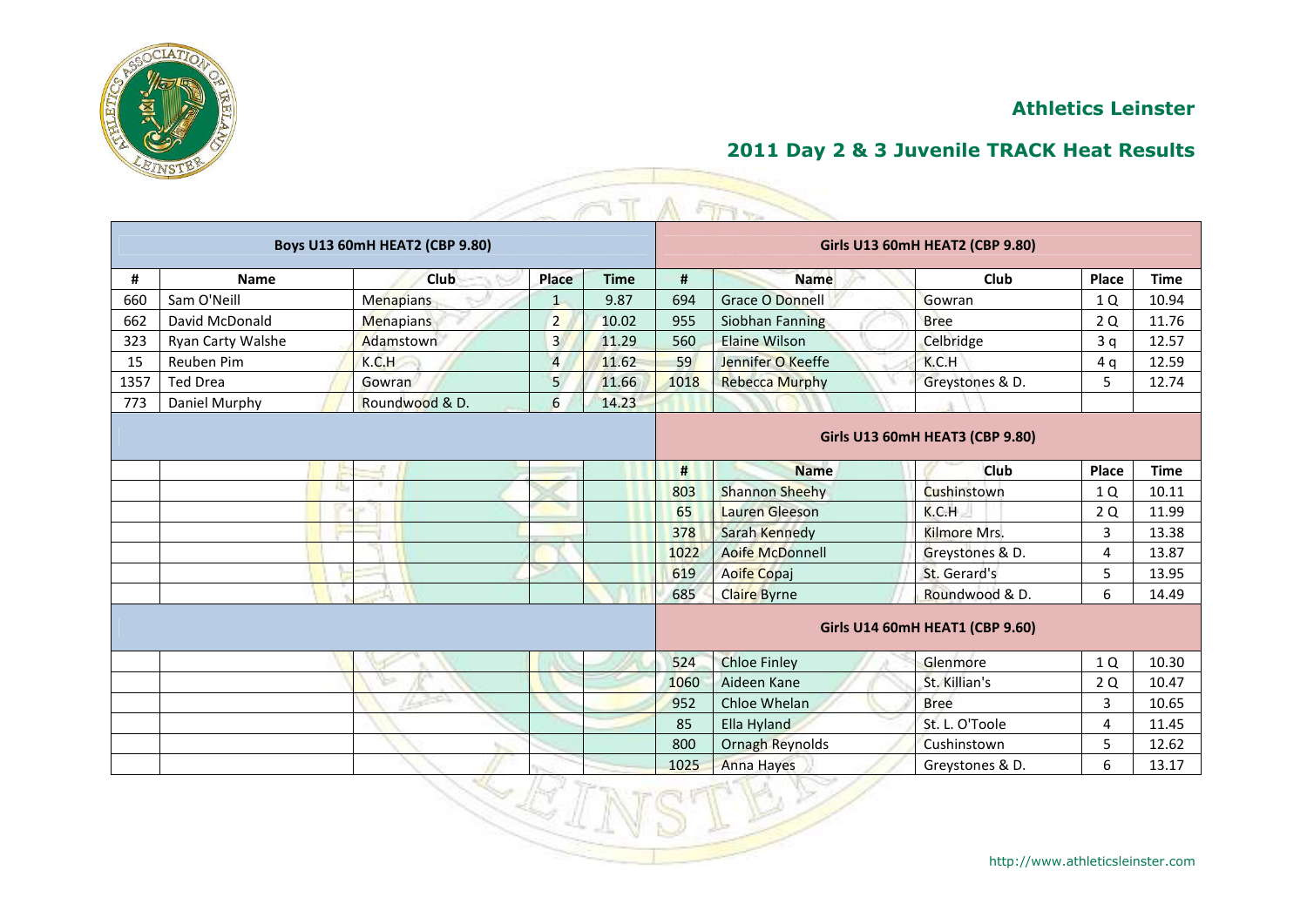

# **2011 Day 2 & 3 Juvenile TRACK Heat Results**

|      |                       |                                 |                         |             |      | $ET1 -$                    |                                        |       |             |
|------|-----------------------|---------------------------------|-------------------------|-------------|------|----------------------------|----------------------------------------|-------|-------------|
|      |                       |                                 |                         |             |      |                            | <b>Girls U14 60mH HEAT2 (CBP 9.60)</b> |       |             |
|      |                       |                                 |                         |             | 86   | <b>Ava Murphy</b>          | St. L. O'Toole                         | 1Q    | 10.24       |
|      |                       |                                 |                         |             | 953  | Sophie McCabe              | <b>Bree</b>                            | 2 Q   | 11.17       |
|      |                       |                                 |                         |             | 502  | Aisling O Flynn            | Navan                                  | 3     | 11.56       |
|      |                       |                                 |                         |             | 1354 | <b>Ashling McDonagh</b>    | K.C.H                                  | 4     | 11.70       |
|      |                       |                                 |                         |             | 989  | Ronja Steinbach            | Parnell                                | 5     | 12.05       |
|      |                       |                                 |                         |             | 737  | <b>Dorothy Bane</b>        | <b>Mullingar Harriers</b>              | 6     | 12.41       |
|      |                       |                                 |                         |             |      |                            | Girls U14 60mH HEAT3 (CBP 9.60)        |       |             |
|      |                       |                                 |                         |             | 695  | <b>Christine O Donnell</b> | Gowran                                 | 1 Q   | 10.13       |
|      |                       |                                 |                         |             | 911  | <b>Cliona Owens</b>        | <b>Tullamore Harriers</b>              | 2 Q   | 10.23       |
|      |                       |                                 |                         |             | 399  | <b>Niamh Kelly</b>         | <b>Boyne</b>                           | 3q    | 10.33       |
|      |                       |                                 |                         |             | 952  | <b>Chloe Whelan</b>        | <b>Bree</b>                            | 4q    | 10.37       |
|      |                       |                                 |                         |             | 988  | <b>Amaris Barel</b>        | Parnell                                | 5     | 11.35       |
|      |                       | Boys U16 200m HEAT1 (CBP 23.46) |                         |             |      |                            | Girls U16 200m HEAT1 (CBP 26.30)       |       |             |
| #    | <b>Name</b>           | <b>Club</b>                     | Place                   | <b>Time</b> | #    | <b>Name</b>                | Club                                   | Place | <b>Time</b> |
| 95   | <b>Adam Murphy</b>    | St. L. O'Toole                  | 1Q                      | 24.77       | 727  | <b>Victoria Harris</b>     | <b>Mullingar Harriers</b>              | 1 Q   | 27.99       |
| 663  | Sean Donohue          | <b>Menapians</b>                | $\overline{2}$          | 27.43       | 678  | <b>Amy Murphy</b>          | Roundwood & D.                         | 2q    | 28.10       |
| 25   | <b>Andrew Buttner</b> | St. Andrew's                    | $\overline{\mathbf{3}}$ | 27.46       | 40   | <b>Margaret Caldbeck</b>   | K.C.H                                  | 3     | 28.43       |
| 1390 | Conor Leavy           | <b>Tullamore Harriers</b>       | $\overline{4}$          | 27.90       | 930  | Siofra McNamara            | <b>Tullamore Harriers</b>              | 4     | 29.91       |
|      |                       | Boys U16 200m HEAT2 (CBP 23.46) |                         |             |      |                            | Girls U16 200m HEAT2 (CBP 26.30)       |       |             |
| #    | <b>Name</b>           | Club                            | <b>Place</b>            | <b>Time</b> | #    | Name                       | Club                                   | Place | <b>Time</b> |
| 96   | Owen Scully           | St. L. O'Toole                  | 1 Q                     | 24.45       | 849  | <b>Katie Berney</b>        | Newbridge                              | 1 Q   | 27.93       |
| 1397 | Liam O'Rellly         | <b>Mullingar Harriers</b>       | $\overline{2}$          | 26.88       | 564  | <b>Christine Campion</b>   | Celbridge                              | 2q    | 28.30       |
|      |                       |                                 |                         |             |      |                            |                                        |       |             |

Z,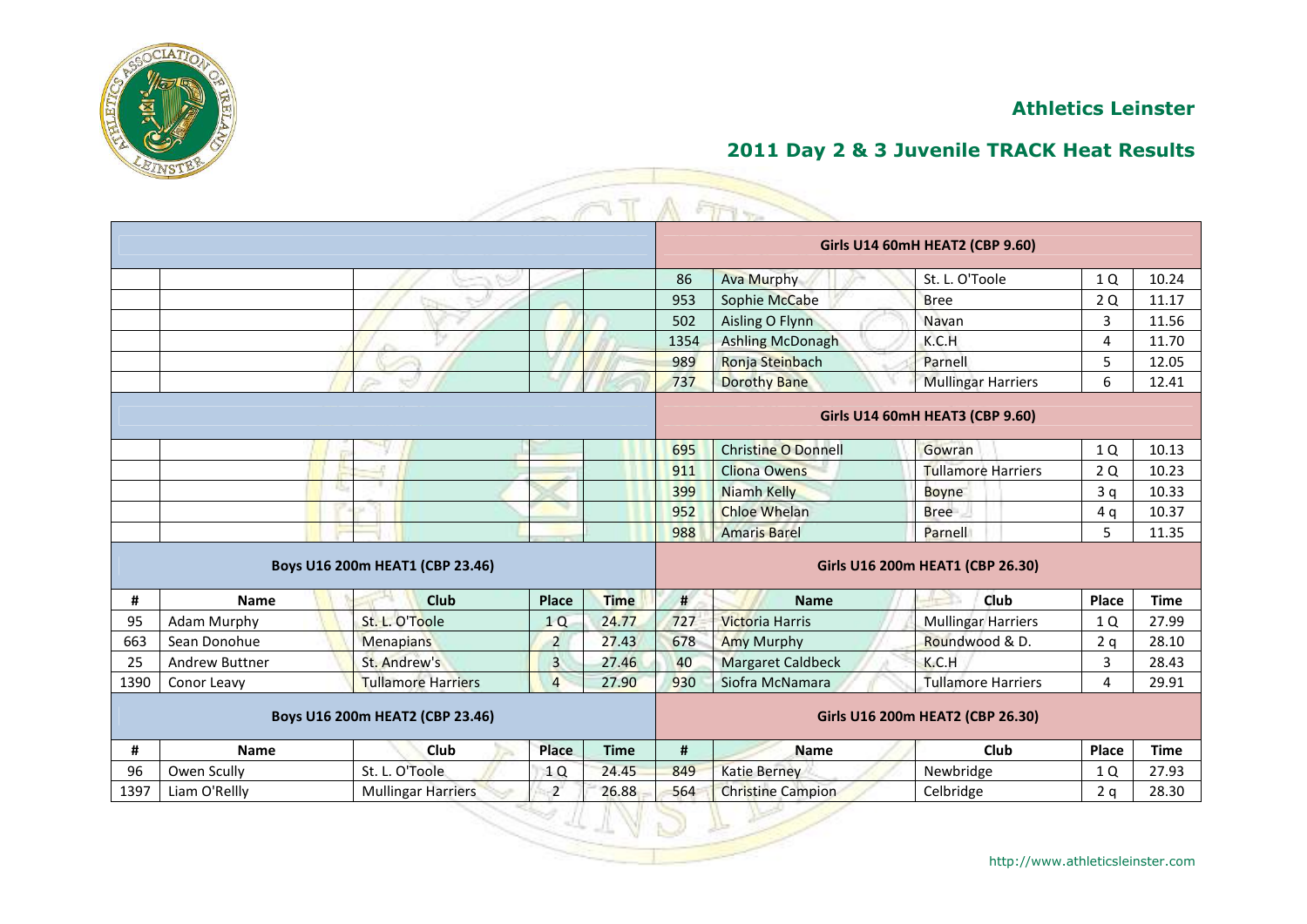

|      |                       |                                 |                |             |     | 开下。                  |                                  |                |             |
|------|-----------------------|---------------------------------|----------------|-------------|-----|----------------------|----------------------------------|----------------|-------------|
| 945  | Paddy Devereux        | <b>Bree</b>                     | $\overline{3}$ | 29.02       | 71  | Sarah Kate Lacey     | K.C.H                            | 3              | 28.76       |
| 704  | Sean O'Neill          | Gowran                          | $\overline{4}$ | 29.04       | 373 | Aisling Farrell      | Tinryland                        | 4              | 30.82       |
|      |                       | Boys U16 200m HEAT3 (CBP 23.46) |                |             |     |                      | Girls U16 200m HEAT3 (CBP 26.30) |                |             |
| #    | <b>Name</b>           | Club                            | <b>Place</b>   | <b>Time</b> | #   | <b>Name</b>          | Club                             | Place          | <b>Time</b> |
| 898  | Dean Power            | <b>Tullamore Harriers</b>       | 1Q             | 25.05       | 958 | Niamh C Rochford     | <b>Bree</b>                      | $\mathbf{1}$   | 29.09       |
| 364  | Aaron Fenlon          | St. Joseph's                    | $\overline{2}$ | 26.22       | 918 | Ciara Izuchukwu      | <b>Tullamore Harriers</b>        | $\overline{2}$ | 29.64       |
| 706  | <b>Edward Murphy</b>  | Gowran                          | $\overline{3}$ | 28.31       | 380 | <b>Saoirse Burke</b> | Kilmore Mrs.                     | $\overline{3}$ | 32.78       |
|      |                       | Boys U16 200m HEAT4 (CBP 23.46) |                |             |     |                      |                                  |                |             |
| #    | <b>Name</b>           | <b>Club</b>                     | <b>Place</b>   | <b>Time</b> | #   | <b>Name</b>          | Club                             | Place          | <b>Time</b> |
| 1057 | Sean Kelly            | Gorey                           | $\overline{1}$ | 25.93       |     |                      |                                  |                |             |
| 525  | Nathan McGreehan      | Glenmore                        | $\overline{2}$ | 30.40       |     |                      |                                  |                |             |
| 365  | Michael Finn          | St. Joseph's                    | $\overline{3}$ | 31.89       |     |                      | تظل                              |                |             |
|      |                       | Boys U16 200m HEAT5 (CBP 23.46) |                |             |     |                      |                                  |                |             |
| #    | <b>Name</b>           | <b>Club</b>                     | <b>Place</b>   | <b>Time</b> | #   | <b>Name</b>          | <b>Club</b>                      | Place          | <b>Time</b> |
| 466  | <b>Niall Delahunt</b> | <b>Naas</b>                     | 1Q             | 25.41       |     |                      |                                  |                |             |
| 528  | Conor Durnin          | Glenmore                        | $\overline{2}$ | 25.76       |     |                      |                                  |                |             |
| 1376 | Dermot McGuill        | St. L. O'Toole                  | $\overline{3}$ | 27.00       |     |                      |                                  |                |             |
|      |                       |                                 |                |             |     |                      |                                  |                |             |
|      |                       | Boys U17 200m HEAT1 (CBP 23.77) |                |             |     |                      | Girls U17 200m HEAT1 (CBP 25.82) |                |             |
| #    | <b>Name</b>           | <b>Club</b>                     | <b>Place</b>   | <b>Time</b> | #   | <b>Name</b>          | Club                             | Place          | <b>Time</b> |
| 311  | Marcus Lawler         | St. L. O'Toole                  | 1Q             | 24.03       | 623 | <b>Rachel Smith</b>  | Dunboyne                         | 1 Q            | 29.18       |
| 932  | Colin Nolan           | Enniscorthy                     | 2Q             | 24.59       | 601 | Lynda Earls          | <b>Inbhear Dee</b>               | 2q             | 29.70       |
| 1368 | Shane Whelan          | St. Killian's                   | $\mathbf{3}$   | 25.46       | 38  | Sinead McDonoughe    | K.C.H                            | 3              | 30.35       |
| 97   | Mark Furey            | St. L. O'Toole                  | $\overline{4}$ | 26.44       |     |                      |                                  |                |             |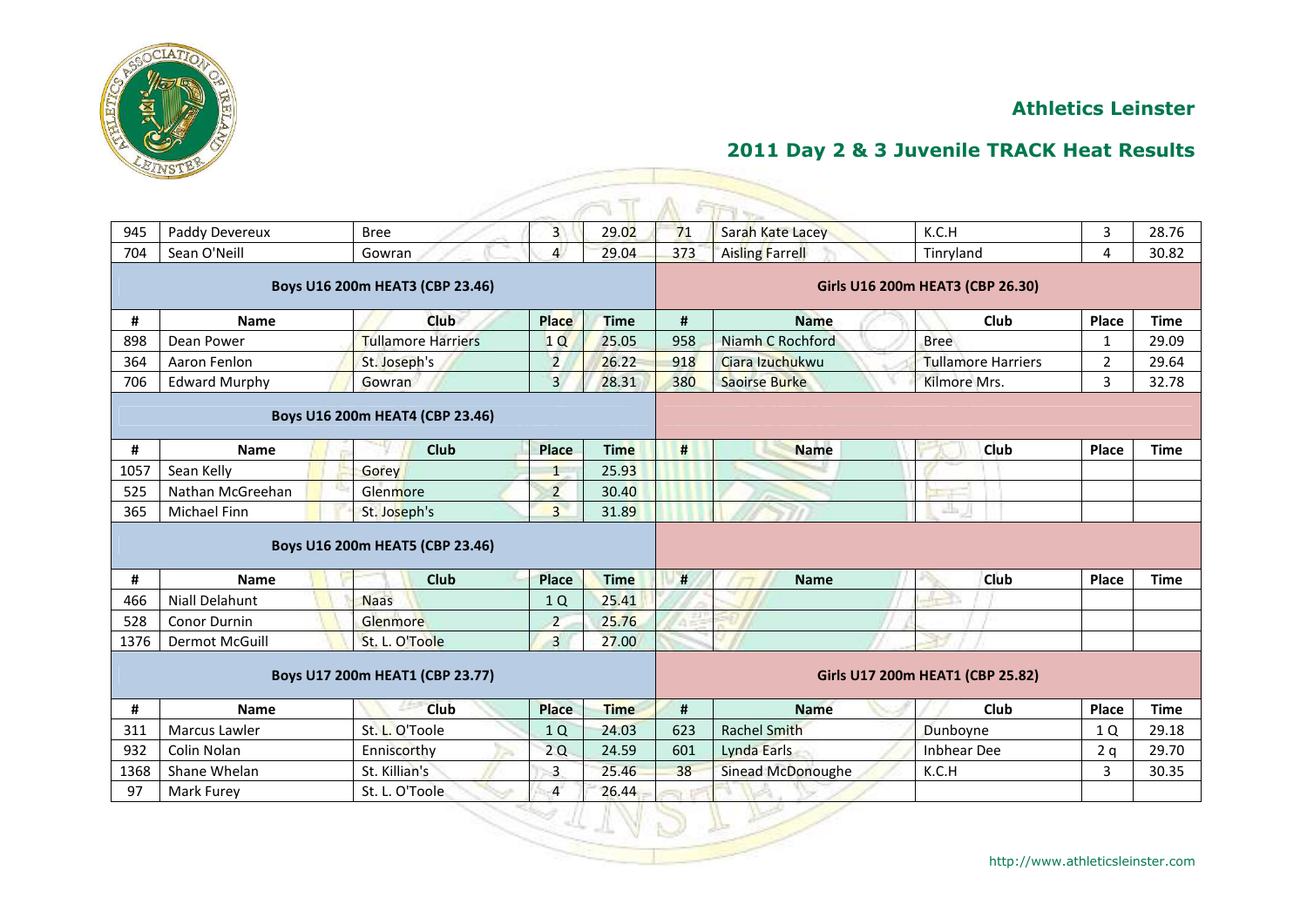

|                                 |                            |                                 |                |             |                                  | ETT17                   |                                  |                |             |  |  |
|---------------------------------|----------------------------|---------------------------------|----------------|-------------|----------------------------------|-------------------------|----------------------------------|----------------|-------------|--|--|
|                                 |                            | Boys U17 200m HEAT2 (CBP 23.77) |                |             |                                  |                         | Girls U17 200m HEAT2 (CBP 25.82) |                |             |  |  |
| #                               | Name                       | Club                            | Place          | <b>Time</b> | #                                | <b>Name</b>             | Club                             | Place          | <b>Time</b> |  |  |
| 934                             | Davin O'Connor             | Enniscorthy                     | 1Q             | 25.07       | 70                               | <b>Cliodhna Manning</b> | K.C.H                            | 1 Q            | 26.03       |  |  |
| 858                             | Darragh Bannon             | <b>North Laois</b>              | $\overline{2}$ | 25.26       | 1038                             | <b>Claire Foley</b>     | Greystones & D.                  | 2q             | 27.39       |  |  |
| 98                              | Keith Noctor               | St. L. O'Toole                  | 3              | 25.45       | 600                              | Zoe Lematy              | <b>Inbhear Dee</b>               | 3              | 30.18       |  |  |
| 933                             | James Kells                | Enniscorthy                     | $\overline{4}$ | 26.34       |                                  |                         |                                  |                |             |  |  |
|                                 |                            | Boys U17 200m HEAT3 (CBP 23.77) |                |             |                                  |                         |                                  |                |             |  |  |
| #                               | <b>Name</b>                | Club                            | <b>Place</b>   | <b>Time</b> | #                                | <b>Name</b>             | Club                             | Place          | <b>Time</b> |  |  |
| 33                              | <b>Matthew Connoly</b>     | St. Andrew's                    | 1Q             | 25.02       |                                  |                         |                                  |                |             |  |  |
| 310                             | Shane Webb                 | St. L. O'Toole                  | $\overline{2}$ | 25.22       |                                  |                         |                                  |                |             |  |  |
| 980                             | Eoghan Buggy               | St. Abban's                     | $\overline{3}$ | 25.89       |                                  |                         |                                  |                |             |  |  |
|                                 |                            | Boys U18 200m HEAT1 (CBP 23.54) |                |             |                                  |                         | Girls U18 200m HEAT1 (CBP 25.80) |                |             |  |  |
| #                               | <b>Name</b>                | Club                            | <b>Place</b>   | <b>Time</b> | #                                | <b>Name</b>             | <b>Club</b>                      | Place          | <b>Time</b> |  |  |
| 891                             | Sean Donegan               | <b>Tullamore Harriers</b>       | $\mathbf{1}$   | 24.77       | 36                               | Lorraine O Shea         | K.C.H                            | 1 Q            | 27.09       |  |  |
| 975                             | Denis Brophy               | St. Abban's                     | $\overline{2}$ | 24.86       | 964                              | <b>Sarah Buggy</b>      | St. Abban's                      | 2 Q            | 28.34       |  |  |
| 367                             | David Manning              | St. Joseph's                    | $\overline{3}$ | 25.42       | 681                              | <b>Cara Sheils</b>      | Roundwood & D.                   | 3Q             | 29.50       |  |  |
| 656                             | <b>Christopher Higgins</b> | Na Fianna                       | $\overline{4}$ | 26.44       | 682                              | <b>Mia Coyne</b>        | Roundwood & D.                   | 4              | 30.06       |  |  |
| Boys U18 200m HEAT2 (CBP 23.54) |                            |                                 |                |             | Girls U18 200m HEAT2 (CBP 25.80) |                         |                                  |                |             |  |  |
| #                               | <b>Name</b>                | Club                            | <b>Place</b>   | <b>Time</b> | #                                | <b>Name</b>             | Club                             | Place          | <b>Time</b> |  |  |
| 671                             | <b>Tony Stafford</b>       | Menapians                       | 1Q             | 23.91       | 949                              | Amy Flanagan            | <b>Bree</b>                      | 1 Q            | 28.35       |  |  |
| 765                             | Darragh McNamara           | <b>Tullamore Harriers</b>       | 2Q             | 24.70       | 683                              | Laura Kavanagh          | Roundwood & D.                   | $\overline{2}$ | 29.77       |  |  |
| 741                             | <b>Tommy Gallagher</b>     | <b>Mullingar Harriers</b>       | 3Q             | 24.70       | 603                              | <b>Helen Sheelan</b>    | Inbhear Dee                      | 3              | 29.83       |  |  |
| 1482                            | Stephen O'Sullivan         | Enniscorthy                     | $\overline{4}$ | 28.81       |                                  |                         |                                  |                |             |  |  |
|                                 |                            |                                 |                |             |                                  |                         |                                  |                |             |  |  |

Ñ,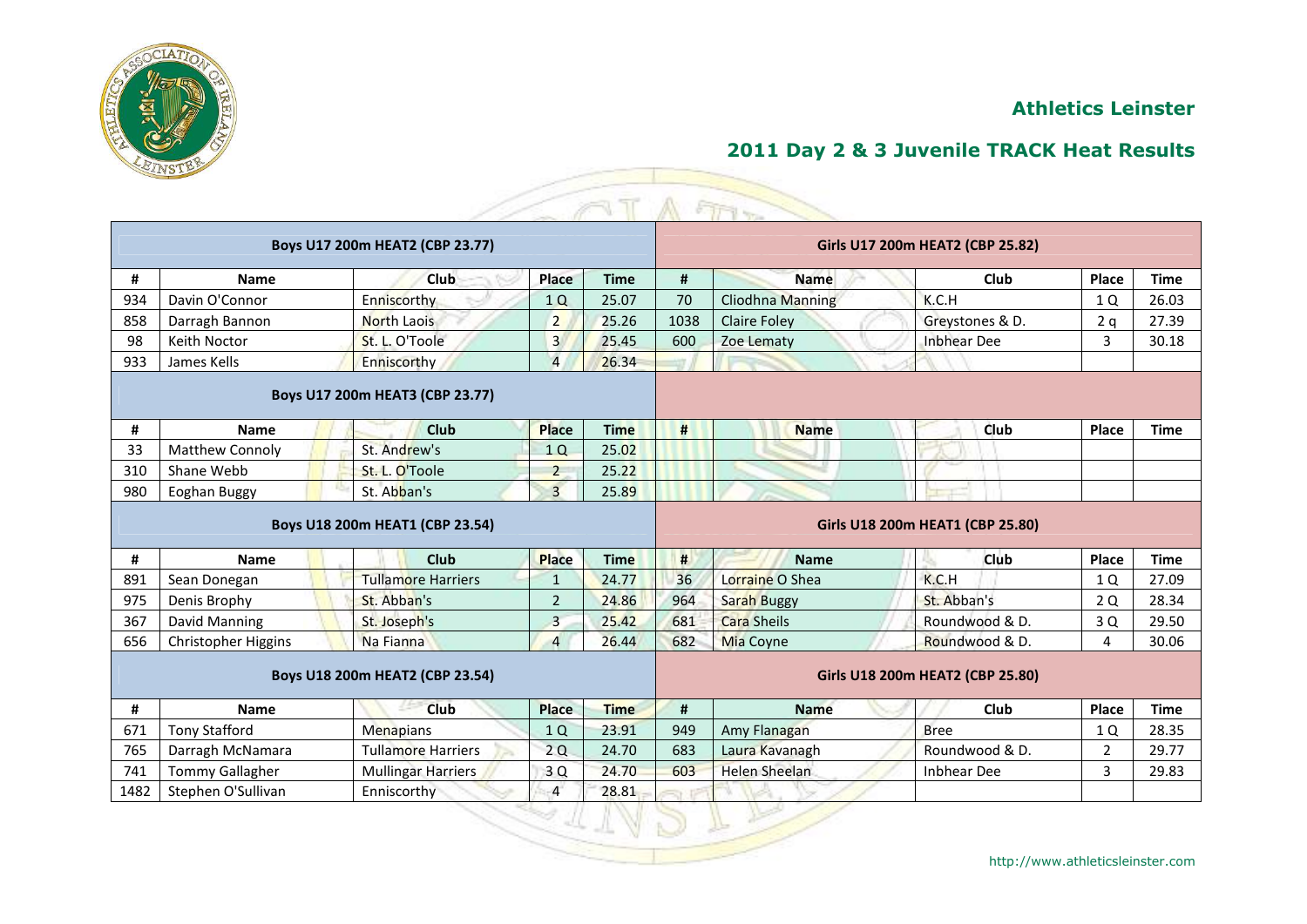

## **2011 Day 2 & 3 Juvenile TRACK Heat Results**

|                |                         |                                   |                |             |      | ETT17                    |                                    |                |             |
|----------------|-------------------------|-----------------------------------|----------------|-------------|------|--------------------------|------------------------------------|----------------|-------------|
|                |                         | Boys U18 200m HEAT3 (CBP 23.54)   |                |             |      |                          |                                    |                |             |
| #              | <b>Name</b>             | Club                              | Place          | <b>Time</b> | #    | <b>Name</b>              | Club                               | Place          | <b>Time</b> |
| 529            | Conor Wilson            | <b>Menapians</b>                  | 1Q             | 24.34       |      |                          |                                    |                |             |
| 900            | Eoin Delaney            | <b>Tullamore Harriers</b>         | $\overline{2}$ | 25.74       |      |                          |                                    |                |             |
|                |                         | Boys U19 200m HEAT1 (CBP 22.60)   |                |             |      |                          |                                    |                |             |
|                | <b>Name</b>             | <b>Club</b>                       | Place          | <b>Time</b> | #    | <b>Name</b>              | Club                               | Place          | <b>Time</b> |
| 312            | <b>Adam Dowling</b>     | St. L. O'Toole                    | 1Q             | 24.67       |      |                          |                                    |                |             |
| 368            | John Murphy             | St. Joseph's                      | 2Q             | 25.57       |      |                          |                                    |                |             |
| 1375           | Daniel Doran            | Cushinstown                       | $\overline{3}$ | 25.90       |      |                          |                                    |                |             |
|                |                         | Boys U19 200m HEAT2 (CBP 22.60)   |                |             |      |                          |                                    |                |             |
| #              | <b>Name</b>             | <b>Club</b>                       | <b>Place</b>   | <b>Time</b> | #    | <b>Name</b>              | Club                               | Place          | <b>Time</b> |
| 349            | Jack Saunders           | St. Joseph's                      | 1Q             | 24.00       |      |                          |                                    |                |             |
| $\overline{2}$ | Michael Lanigan         | K.C.H                             | 2Q             | 24.96       |      |                          |                                    |                |             |
|                |                         | Boys U12 600m HEAT1 (CBP 1.45.96) |                |             |      |                          | Girls U12 600m HEAT1 (CBP 1.53.40) |                |             |
| #              | <b>Name</b>             | <b>Club</b>                       | <b>Place</b>   | <b>Time</b> | #    | <b>Name</b>              | <b>Club</b>                        | Place          | <b>Time</b> |
| 875            | Ciaran Mulligan         | <b>Tullamore Harriers</b>         | 1Q             | 1.58.86     | 902  | <b>Claire Rafter</b>     | <b>Tullamore Harriers</b>          | 1              | 2.03.44     |
| 874            | Mark Milnik             | <b>Tullamore Harriers</b>         | 2Q             | 1.59.51     | 860  | <b>Erone Fitzpatrick</b> | <b>North Laois</b>                 | $\overline{2}$ | 2.05.96     |
| 17             | <b>Adam Fitzpatrick</b> | K.C.H                             | 3q             | 1.59.70     | 64   | Rebecca Keane            | K.C.H                              | 3              | 2.10.96     |
| 19             | <b>Edward Dunne</b>     | K.C.H                             | 4q             | 1.59.76     | 481  | Kira O Brien             | <b>Naas</b>                        | 4              | 2.12.16     |
| 594            | <b>Tadhg Murtagh</b>    | Kildare A.C                       | 5              | 2.05.01     | 1010 | <b>Eve Berney</b>        | Greystones & D.                    | 5              | 2.12.88     |
| 1042           | Ciaran Morgan           | <b>Bohermeen</b>                  | 6              | 2.07.33     | 76   | <b>Chloe Nolan</b>       | St. L. O'Toole                     | 6              | 2.14.55     |
| 808            | Joseph Hanlon           | Taghmon                           | $\overline{7}$ | 2.18.73     | 511  | Aoife Kelly              | Crookstown M/V                     | $\overline{7}$ | 2.18.06     |
| 453            | Samuel Sheehan          | Naas                              | 8              | 2.20.64     | 572  | <b>Lauren Reeves</b>     | Celbridge                          | 8              | 2.18.72     |
|                |                         |                                   |                |             |      |                          |                                    |                |             |

◇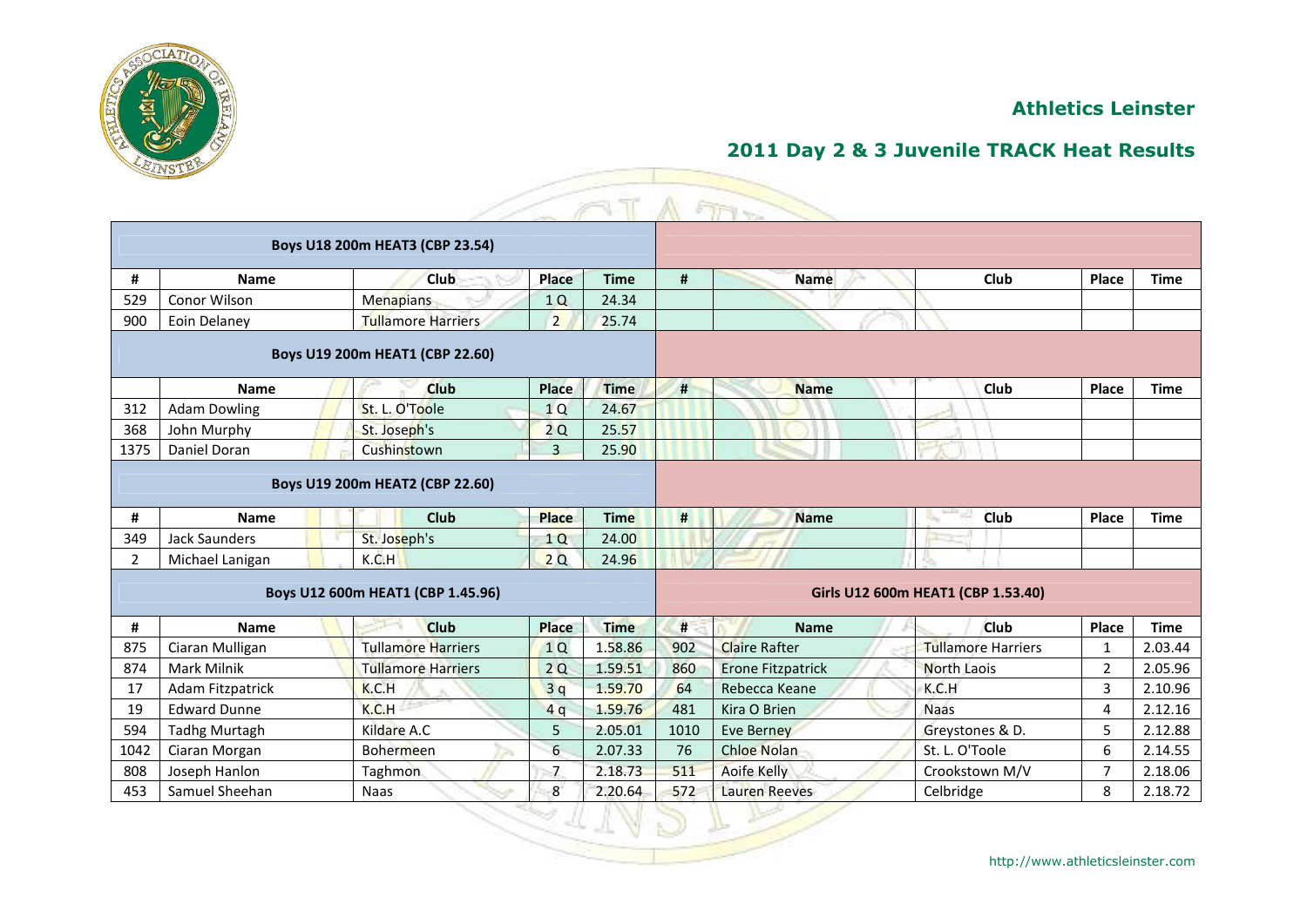

## **2011 Day 2 & 3 Juvenile TRACK Heat Results**

| 542                               | Gavin Byrne          | Celbridge                         | $\overline{9}$ | 2.22.74     | 330                                | <b>Triona Mooney</b>      | Adamstown                 | 9              | 2.21.22     |  |  |
|-----------------------------------|----------------------|-----------------------------------|----------------|-------------|------------------------------------|---------------------------|---------------------------|----------------|-------------|--|--|
| 781                               | <b>Tony Mooney</b>   | Roundwood & D.                    | 10             | 2.23.00     | 1348                               | Jessica Higgins           | St. Michael's             | 10             | 2.23.09     |  |  |
|                                   |                      |                                   |                |             | 904                                | <b>Geraldine Keegan</b>   | <b>Tullamore Harriers</b> | 11             | 2.24.60     |  |  |
|                                   |                      |                                   |                |             | 1500                               | Amy Kavanagh              | Greystones & D.           | 12             | 3.03.37     |  |  |
| Boys U12 600m HEAT2 (CBP 1.45.96) |                      |                                   |                |             | Girls U12 600m HEAT2 (CBP 1.53.40) |                           |                           |                |             |  |  |
| #                                 | <b>Name</b>          | Club                              | Place          | <b>Time</b> | #                                  | <b>Name</b>               | Club                      | Place          | <b>Time</b> |  |  |
| 778                               | <b>Jack Waters</b>   | Roundwood & D.                    | 1Q             | 2.00.26     | 614                                | <b>Kate O Connor</b>      | St. Gerard's              | 1              | 2.02.20     |  |  |
| 763                               | Conor McHugh         | <b>Mullingar Harriers</b>         | 2Q             | 2.00.32     | 901                                | Niamh Rafter              | <b>Tullamore Harriers</b> | $\overline{2}$ | 2.02.56     |  |  |
| 1352                              | Tony O'Connor        | <b>Naas</b>                       | 3q             | 2.00.43     | 709                                | <b>Alisha Martin</b>      | <b>Mullingar Harriers</b> | 3              | 2.03.00     |  |  |
| 871                               | Christopher Whittle  | <b>Tullamore Harriers</b>         | $\overline{4}$ | 2.01.73     | 75                                 | <b>Anna Doyle</b>         | St. L. O'Toole            | $\overline{4}$ | 2.03.18     |  |  |
| 89                                | <b>Cathal Dooley</b> | St. L. O'Toole                    | 5              | 2.03.02     | 369                                | Daena Kealy               | Tinryland                 | 5              | 2.04.39     |  |  |
| 18                                | Colm Murpjy          | K.C.H                             | 6              | 2.13.26     | 593                                | Laura Curran              | Kildare A.C               | 6              | 2.12.04     |  |  |
| 790                               | David Tully          | Cushinstown                       | $\overline{7}$ | 2.22.70     | 689                                | <b>Gia Paige Christie</b> | Roundwood & D.            | $\overline{7}$ | 2.13.78     |  |  |
| 558                               | Daniel Ecock         | <b>Celbridge</b>                  | 8              | 2.23.41     | 1013                               | <b>Shauna Dillane</b>     | Greystones & D.           | 8              | 2.22.55     |  |  |
| 552                               | <b>Rory Hanratty</b> | Celbridge                         | $\overline{9}$ | 2.29.70     | 482                                | Ciara Hume                | <b>Naas</b>               | 9              | 2.22.60     |  |  |
|                                   |                      |                                   |                |             | 377                                | <b>Becky Burke</b>        | Kilmore Mrs.              | 10             | 2.22.87     |  |  |
|                                   |                      |                                   |                |             | 1347                               | Katie O'Donnell           | St. Michael's             | 11             | 2.23.47     |  |  |
|                                   |                      |                                   |                |             | 1011                               | Niamh Redford             | Greystones & D.           | 12             | 2.30.46     |  |  |
|                                   |                      | Boys U12 600m HEAT3 (CBP 1.45.96) |                |             |                                    |                           |                           |                |             |  |  |
| #                                 | <b>Name</b>          | <b>Club</b>                       | <b>Place</b>   | <b>Time</b> | #                                  | <b>Name</b>               | Club                      | Place          | <b>Time</b> |  |  |
| 620                               | Luke Gorham          | St. Gerard's                      | 1Q             | 1.55.53     |                                    |                           |                           |                |             |  |  |
| 870                               | Cormac Izuchukwu     | <b>Tullamore Harriers</b>         | 2Q             | 1.55.76     |                                    |                           |                           |                |             |  |  |
| 315                               | Liam Connaughton     | <b>Dunleer</b>                    | 3q             | 1.55.83     |                                    |                           |                           |                |             |  |  |
| 836                               | Aaron Mangan         | Edenderry                         | $\overline{4}$ | 2.01.74     |                                    |                           |                           |                |             |  |  |
| 643                               | Jack O'Donohue       | Na Fianna                         | 5 <sup>°</sup> | 2.04.34     |                                    |                           |                           |                |             |  |  |
| 764                               | John Whitelaw        | <b>Mullingar Harriers</b>         | 6              | 2.05.53     |                                    |                           |                           |                |             |  |  |
|                                   |                      |                                   |                |             |                                    |                           |                           |                |             |  |  |

 $\mathbb{R}$ 

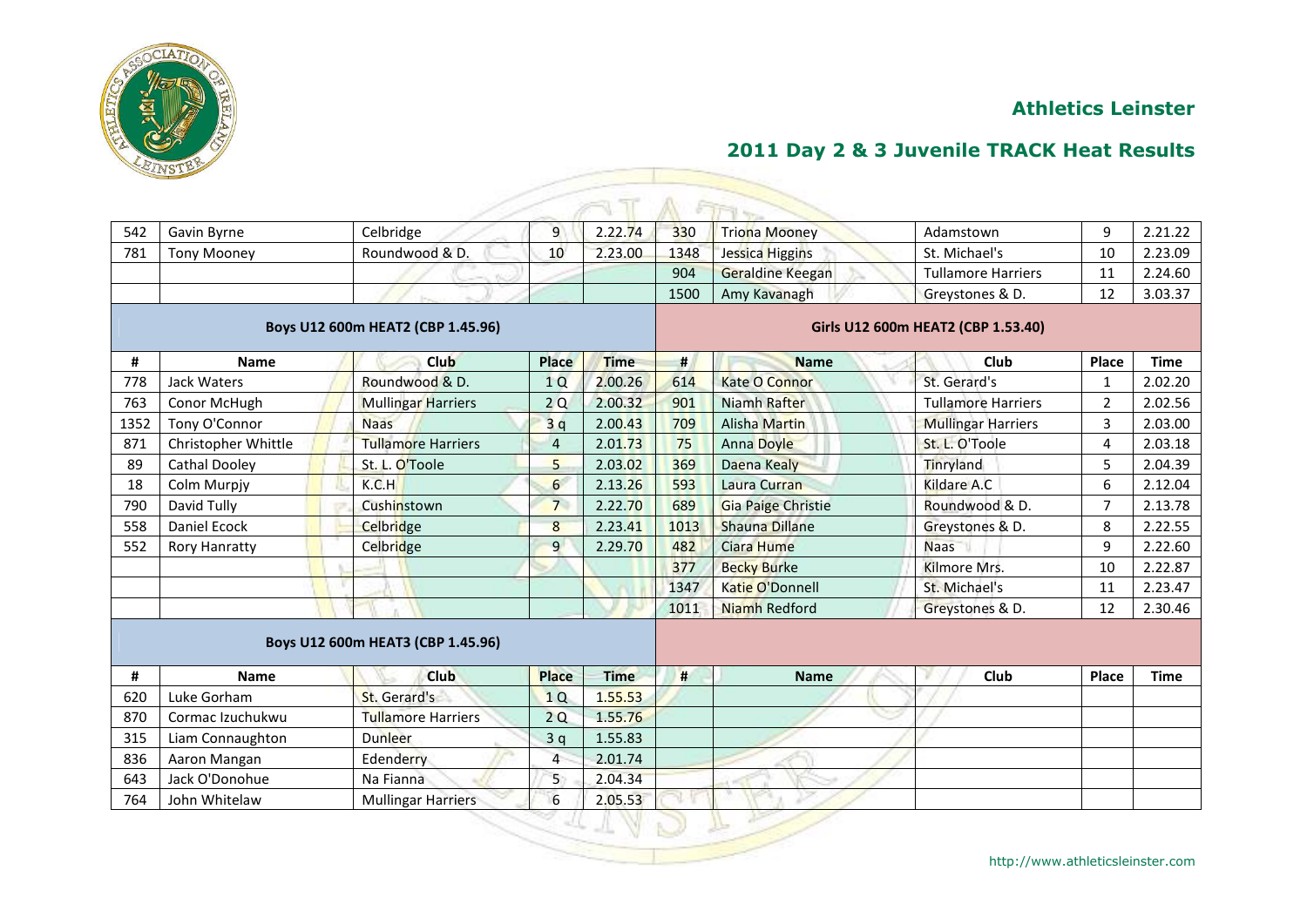

|                                   |                        |                                   |                 |             |                                   | <b>STRING</b>               |                           |                |             |  |  |
|-----------------------------------|------------------------|-----------------------------------|-----------------|-------------|-----------------------------------|-----------------------------|---------------------------|----------------|-------------|--|--|
| 20                                | Johnny Colins          | K.C.H                             | $\overline{7}$  | 2.07.15     |                                   |                             |                           |                |             |  |  |
| 454                               | Joe O'Sullivan         | <b>Naas</b>                       | 8               | 2.09.97     |                                   |                             |                           |                |             |  |  |
| 777                               | Dan Lawlor             | Roundwood & D.                    | 9               | 2.10.10     |                                   |                             |                           |                |             |  |  |
| 779                               | Eli Graham             | Roundwood & D.                    | D.N.F           |             |                                   |                             |                           |                |             |  |  |
| Boys U13 600m HEAT1 (CBP 1.43.90) |                        |                                   |                 |             | Girls U13 600m HEAT1 (CBP 1.45.0) |                             |                           |                |             |  |  |
| #                                 | <b>Name</b>            | Club                              | Place           | <b>Time</b> | #                                 | <b>Name</b>                 | Club                      | Place          | <b>Time</b> |  |  |
| 92                                | <b>Robert Crowley</b>  | St. L. O'Toole                    | 1Q              | 1.54.74     | 65                                | Lauren Gleeson              | K.C.H                     | 1 Q            | 1.57.57     |  |  |
| 745                               | Jonah Kelly            | <b>Mullingar Harriers</b>         | 2Q              | 1.55.22     | 736                               | Niamh Quinn                 | <b>Mullingar Harriers</b> | 2 Q            | 2.00.54     |  |  |
| 881                               | <b>Connor Mulligan</b> | <b>Tullamore Harriers</b>         | 3Q              | 1.55.44     | 906                               | <b>Emma Darby</b>           | <b>Tullamore Harriers</b> | $\overline{3}$ | 2.06.41     |  |  |
| 346                               | David O'Connor         | St. Joseph's                      | 4q              | 1.56.70     | 1014                              | <b>Alison Dawson Whelan</b> | Greystones & D.           | 4              | 2.09.39     |  |  |
| 848                               | Cormac Kelly           | Newbridge                         | 5               | 1.58.02     | 1015                              | <b>Susie McPartland</b>     | Greystones & D.           | 5              | 2.11.82     |  |  |
| 818                               | Ciaran Smyth           | St. Coca's                        | 6               | 2.00.49     | 476                               | <b>Sinead Walsh</b>         | <b>Naas</b>               | 6              | 2.17.25     |  |  |
| 16                                | Ronan Quinn            | K.C.H                             | $7\overline{ }$ | 2.08.03     | 378                               | Sarah Kennedy               | Kilmore Mrs.              | $\overline{7}$ | 2.18.18     |  |  |
| 379                               | Sam Boxwell            | <b>Kilmore Mrs.</b>               | 8               | 2.08.68     | 1022                              | Aoife McDonnell             | Greystones & D.           | 8              | 2.25.16     |  |  |
| 775                               | Matthew Byrne          | Roundwood & D.                    | 9               | 2.16.32     | 691                               | Laoise Cullen               | Roundwood & D.            | 9              | 2.28.46     |  |  |
|                                   |                        | Boys U13 600m HEAT2 (CBP 1.43.90) |                 |             | Girls U13 600m HEAT2 (CBP 1.45.0) |                             |                           |                |             |  |  |
| #                                 | <b>Name</b>            | Club                              | Place           | <b>Time</b> | #                                 | <b>Name</b>                 | <b>Club</b>               | Place          | <b>Time</b> |  |  |
| 11                                | Luke Fitzpatrick       | K.C.H                             | 1Q              | 1.51.11     | 852                               | <b>Aimee McGrath</b>        | Newbridge                 | 1 Q            | 1.58.73     |  |  |
| 936                               | Michael Kinsella       | Enniscorthy                       | 2Q              | 1.51.94     | 733                               | Alanna Bate                 | <b>Mullingar Harriers</b> | 2 Q            | 2.00.83     |  |  |
| 536                               | Liam Murphy            | Le Cheile                         | 3Q              | 1.52.03     | 58                                | Annie O Connor              | K.C.H                     | 3              | 2.02.28     |  |  |
| 15                                | Reuben Pim             | K.C.H                             | 4q              | 1.52.50     | 1021                              | <b>Rachael Browne</b>       | Greystones & D.           | 4              | 2.06.41     |  |  |
| 817                               | Oisin O'Cuill          | St. Coca's                        | 5q              | 1.52.89     | 956                               | Annalise Crean              | <b>Bree</b>               | 5              | 2.06.48     |  |  |
| 145                               | Simon Doyle            | St. L. O'Toole                    | 6q              | 1.56.38     | 475                               | <b>Rachel McMullen</b>      | <b>Naas</b>               | 6              | 2.06.54     |  |  |
| 457                               | Evan McGee             | <b>Naas</b>                       | $\overline{7}$  | 2.02.14     | 907                               | <b>Muireann McDaid</b>      | <b>Tullamore Harriers</b> | $\overline{7}$ | 2.07.20     |  |  |
| 772                               | Rory Byrne             | Roundwood & D.                    | 8               | 2.05.96     | 1016                              | Sophie Boylan               | Greystones & D.           | 8              | 2.10.27     |  |  |
| 93                                | Brian Keogh            | St. L. O'Toole                    | 9               | 2.06.72     | 83                                | <b>Roisin Brennan</b>       | St. L. O'Toole            | 9              | 2.14.45     |  |  |
|                                   |                        |                                   |                 |             |                                   |                             |                           |                |             |  |  |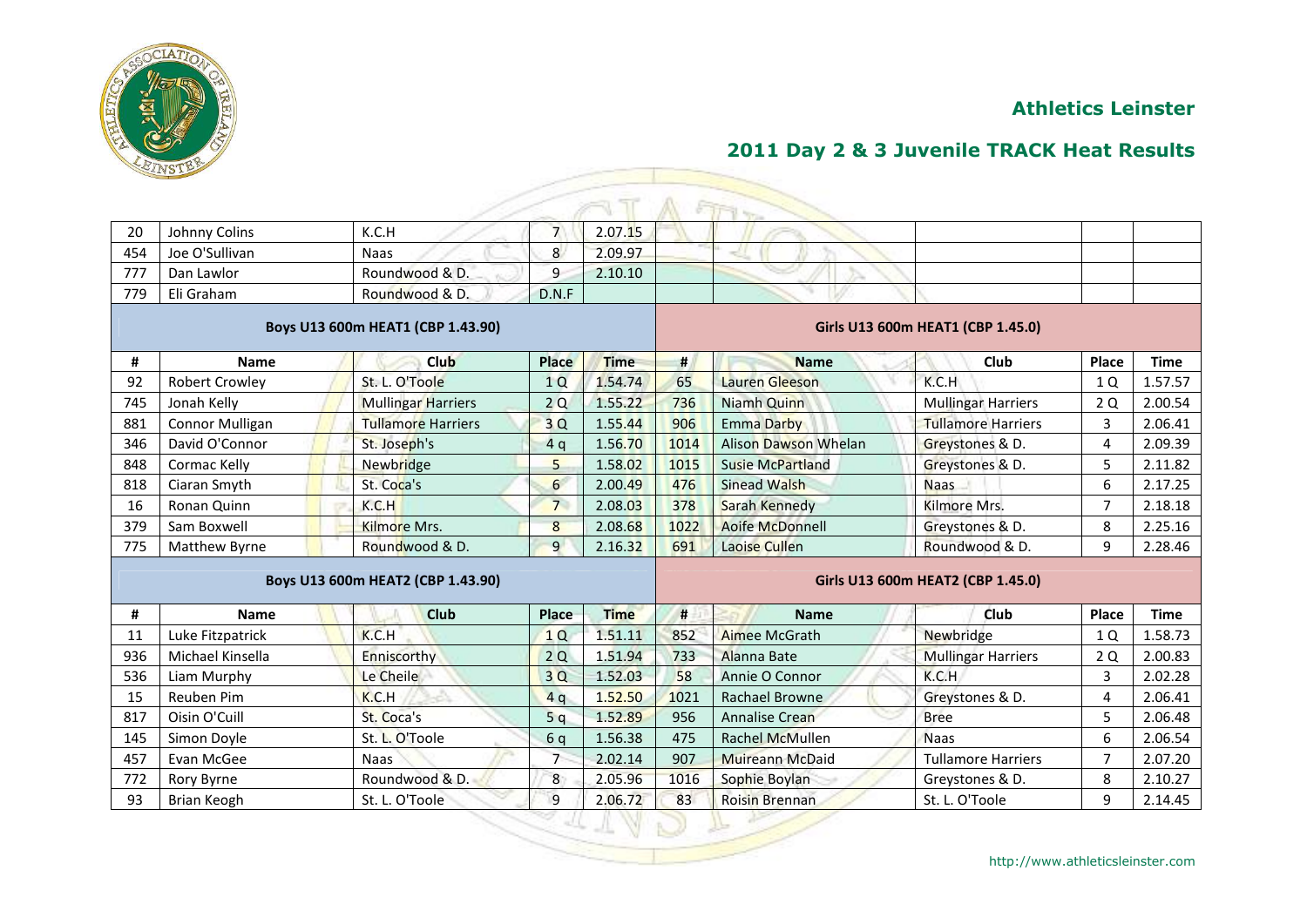



| 557 | Eoin Hill | Celbridge | 10 | 2.13.81 | 687  | <b>Molly Hayes</b>       | Roundwood & D.                    | 10             | 2.18.27     |
|-----|-----------|-----------|----|---------|------|--------------------------|-----------------------------------|----------------|-------------|
|     |           |           |    |         |      |                          | Girls U13 600m HEAT3 (CBP 1.45.0) |                |             |
|     |           |           |    |         | #    | <b>Name</b>              | Club                              | Place          | <b>Time</b> |
|     |           |           |    |         | 501  | Eva O Donovan            | Navan                             | 1 Q            | 1.53.34     |
|     |           |           |    |         | 735  | <b>Meabh McNulty</b>     | <b>Mullingar Harriers</b>         | 2Q             | 1.54.92     |
|     |           |           |    |         | 79   | <b>Laura Ward</b>        | St. L. O'Toole                    | 3q             | 1.55.33     |
|     |           |           |    |         | 853  | <b>Ellie O Toole</b>     | Newbridge                         | 4q             | 1.58.04     |
|     |           |           |    |         | 1344 | Eva Galvin               | St. Michael's                     | 5              | 2.06.31     |
|     |           |           |    |         | 1017 | Lisa Dallaghan           | Greystones & D.                   | 6              | 2.08.26     |
|     |           |           |    |         | 474  | Sorcha Flynn             | <b>Naas</b>                       | $\overline{7}$ | 2.10.50     |
|     |           |           |    |         | 908  | Sarah Bracken            | <b>Tullamore Harriers</b>         | 8              | 2.11.07     |
|     |           |           |    |         | 371  | <b>Rachel Sawyer</b>     | Tinryland                         | 9              | 2.11.73     |
|     |           |           |    |         | 1020 | <b>Alannah O'Carroll</b> | Greystones & D.                   | 10             | 2.13.45     |
|     |           |           |    |         |      |                          | Girls U13 600m HEAT4 (CBP 1.45.0) |                |             |
|     |           |           |    |         | #    | <b>Name</b>              | <b>Club</b>                       | Place          | <b>Time</b> |
|     |           |           |    |         | 59   | Jennifer O Keeffe        | K.C.H                             | 1 Q            | 1.58.48     |
|     |           |           |    |         | 1019 | Sinead O'Neill           | Greystones & D.                   | 2Q             | 2.00.08     |
|     |           |           |    |         | 734  | <b>Ellen Cronin</b>      | <b>Mullingar Harriers</b>         | 3              | 2.01.43     |
|     |           |           |    |         | 1345 | Naomi Luttell            | St. Michael's                     | 4              | 2.07.01     |
|     |           |           |    |         | 1023 | Dymphna Cafferky         | Greystones & D.                   | 5              | 2.07.75     |
|     |           |           |    |         | 586  | <b>Grace Casey</b>       | Eire Og                           | 6              | 2.08.36     |
|     |           |           |    |         | 398  | <b>Eleanor Garvey</b>    | Boyne                             | $\overline{7}$ | 2.11.62     |
|     |           |           |    |         | 372  | <b>Ellen Atkinson</b>    | Tinryland                         | 8              | 2.15.64     |
|     |           |           |    |         | 1356 | <b>Caitlain McDarby</b>  | <b>Tullamore Harriers</b>         | 9              | 2.24.90     |
|     |           |           |    |         | 685  | <b>Claire Byrne</b>      | Roundwood & D.                    | 10             | 2.28.95     |
|     |           |           |    |         |      |                          |                                   |                |             |

 $-25$ 

 $\Omega$ .

A.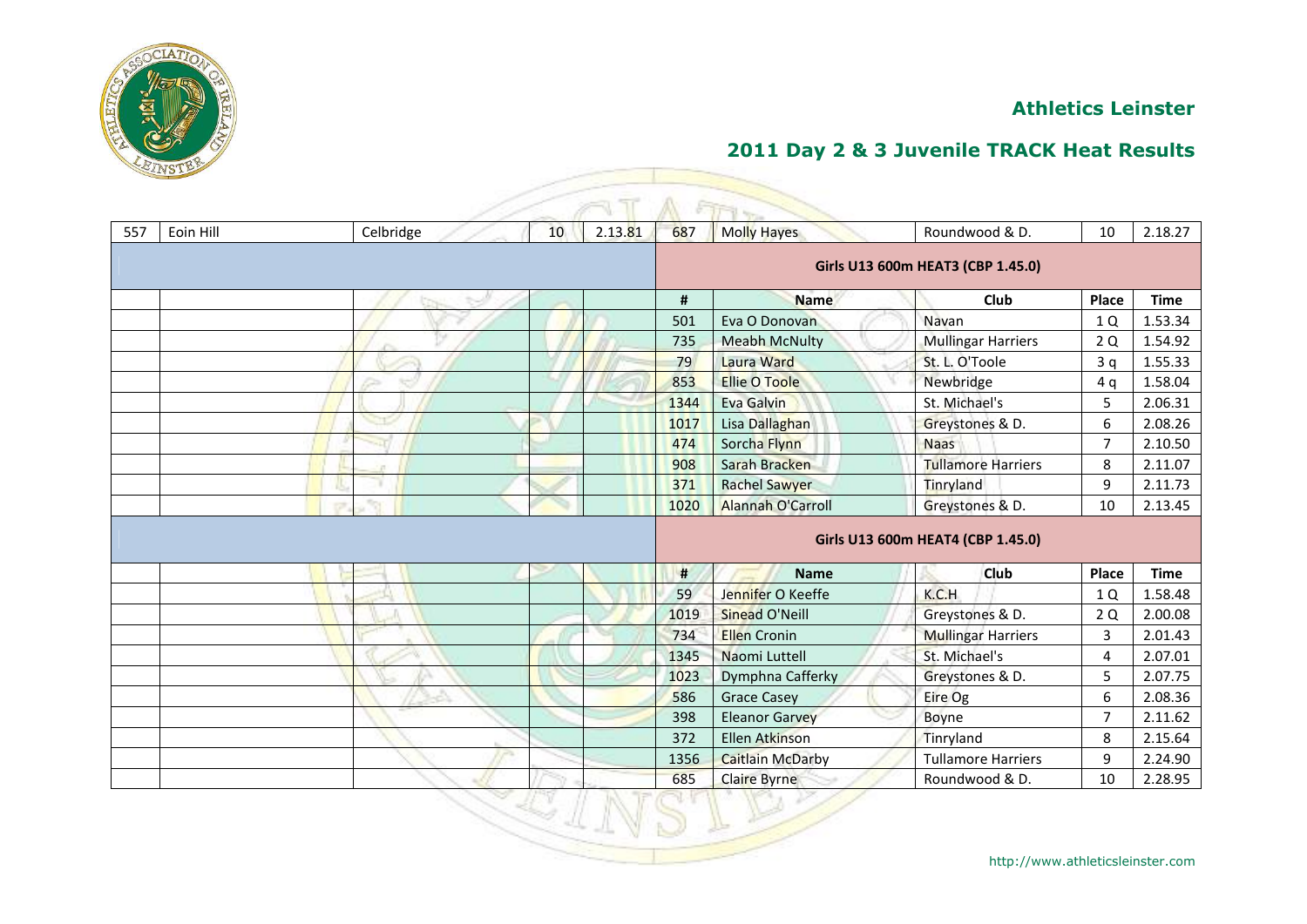



|                |                       |                                   |                 | T           |                                    | A FIFT                  |                                    |                |             |  |
|----------------|-----------------------|-----------------------------------|-----------------|-------------|------------------------------------|-------------------------|------------------------------------|----------------|-------------|--|
|                |                       | Boys U14 800m HEAT1 (CBP 2.07.70) |                 |             |                                    |                         | Girls U14 800m HEAT1 (CBP 2.25.20) |                |             |  |
| #              | <b>Name</b>           | Club                              | Place           | <b>Time</b> | #                                  | <b>Name</b>             | Club                               | Place          | <b>Time</b> |  |
| 749            | <b>Cormac Dalton</b>  | <b>Mullingar Harriers</b>         | 1 <sub>O</sub>  | 2.29.59     | 715                                | <b>Claire Fagan</b>     | <b>Mullingar Harriers</b>          | 1 Q            | 2.41.14     |  |
| 538            | <b>Conall Hayes</b>   | Le Cheile                         | 2Q              | 2.30.01     | 1483                               | Rose Finnegan           | Bohermeen                          | 2Q             | 2.41.21     |  |
| 1377           | <b>Finbar Crowley</b> | Emo/Rath                          | 3Q              | 2.32.75     | 370                                | Lauryn Kealy            | Tinryland                          | 3 Q            | 2.41.39     |  |
| 819            | Eoin Reidy            | St. Coca's                        | 4 Q             | 2.34.43     | 1354                               | <b>Ashling McDonagh</b> | K.C.H                              | 4 Q            | 2.42.08     |  |
| 595            | John Fitzsimons       | Kildare A.C                       | 5q              | 2.36.29     | 508                                | <b>Laura Quigley</b>    | Crookstown M/V                     | 5q             | 2.42.78     |  |
| 1394           | Senan Lynan           | <b>Mullingar Harriers</b>         | 6q              | 2.37.60     | 489                                | <b>Anna Cleery</b>      | <b>Naas</b>                        | 6 q            | 2.42.79     |  |
| 648            | Conor Leech           | Na Fianna                         | $7\overline{ }$ | 2.44.20     | 306                                | <b>Beth Fennell</b>     | St. L. O'Toole                     | $\overline{7}$ | 2.52.76     |  |
| 1009           | Steven Diggin         | Greystones & D.                   | 8               | 2.46.05     | 84                                 | <b>Leah Hutton</b>      | St. L. O'Toole                     | 8              | 2.54.05     |  |
| $\overline{7}$ | Shane McGeary         | K.C.H                             | 9               | 2.47.68     | 1036                               | <b>Rosa Kirwan</b>      | Greystones & D.                    | 9              | 2.56.29     |  |
| 472            | Finn Mclysaght        | <b>Naas</b>                       | 10              | 2.52.39     | 862                                | <b>Louise Stack</b>     | <b>North Laois</b>                 | 10             | 2.57.41     |  |
| 651            | Paul Gill             | Na Fianna                         | 11              | 2.5.20      | 923                                | <b>Ciara Galvin</b>     | <b>Tullamore Harriers</b>          | 11             | 3.02.95     |  |
|                |                       | Boys U14 800m HEAT2 (CBP 2.07.70) |                 |             | Girls U14 800m HEAT2 (CBP 2.25.20) |                         |                                    |                |             |  |
| #              | Name                  | <b>Club</b>                       | <b>Place</b>    | <b>Time</b> | #                                  | <b>Name</b>             | <b>Club</b>                        | Place          | <b>Time</b> |  |
| 751            | Patrick Shaw          | <b>Mullingar Harriers</b>         | 1Q              | 2.36.06     | 514                                | Cliodhna O Connor       | Crookstown M/V                     | 1 Q            | 2.43.60     |  |
| 1008           | <b>Scott Howard</b>   | Greystones & D.                   | 2Q              | 2.38.96     | 910                                | <b>Cara Todd</b>        | <b>Tullamore Harriers</b>          | 2Q             | 2.44.05     |  |
| 747            | Declan Brady          | <b>Mullingar Harriers</b>         | 3Q              | 2.40.30     | 52                                 | Aoibhe O Shea           | K.C.H                              | 3 Q            | 2.45.49     |  |
| 498            | Nial Durkan           | Trim                              | 4 Q             | 2.41.83     | 953                                | Sophie McCabe           | <b>Bree</b>                        | 4 Q            | 2.48.57     |  |
| 647            | Cian Leech            | Na Fianna                         | 5               | 2.43.79     | 722                                | Laura Whitelaw          | <b>Mullingar Harriers</b>          | 5              | 2.49.60     |  |
| 649            | Mark Daly             | Na Fianna                         | 6               | 2.47.76     | 53                                 | Anna Robinson           | K.C.H                              | 6              | 2.51.37     |  |
| 1372           | Gavin Joyce           | St. Coca's                        | $\overline{7}$  | 2.51.26     | 353                                | Mia Griffin             | St. Joseph's                       | $\overline{7}$ | 2.54.33     |  |
| 879            | Conor Butler          | <b>Tullamore Harriers</b>         | 8               | 2.54.33     | 1025                               | <b>Anna Hayes</b>       | Greystones & D.                    | 8              | 2.59.62     |  |
| 32             | Conal Whelan          | K.C.H                             | 9               | 2.54.69     | 305                                | <b>Eve McCanny</b>      | St. L. O'Toole                     | 9              | 3.04.61     |  |
| 878            | <b>Mathew Molloy</b>  | <b>Tullamore Harriers</b>         | 10              | 2.54.85     | 576                                | Jenna Brannock          | Suncroft                           | 10             | 3.27.65     |  |
| 596            | <b>Matthew Doyle</b>  | Kildare A.C                       | 11              | 2.55.67     |                                    |                         |                                    |                |             |  |

 $\mathcal{D}$   $\mathbb{F}$